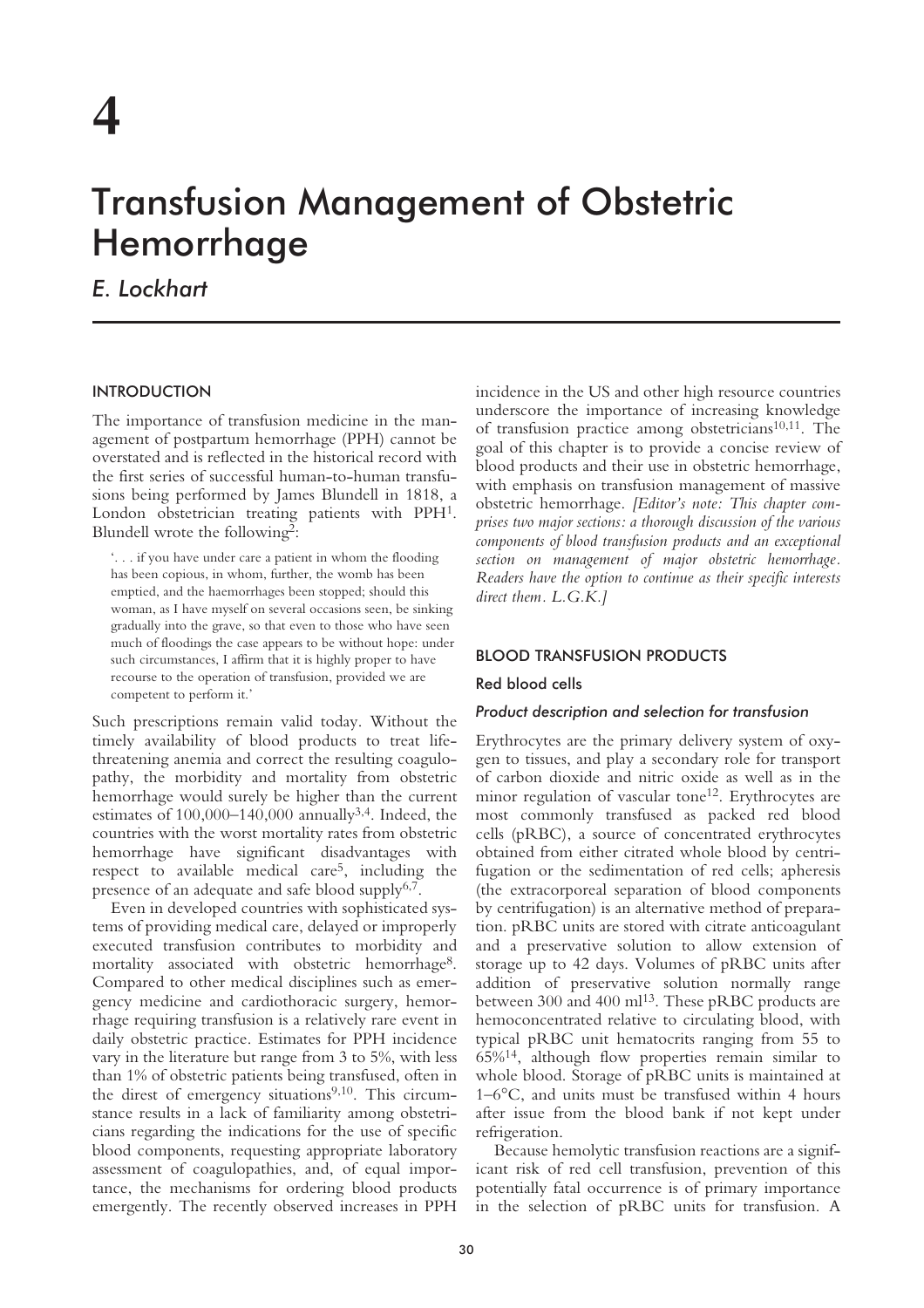pre-transfusion type and screen test achieves this in two manners: first, identifying the patient's ABO group and RhD type and, second, screening the patient's serum for clinically significant red cell alloantibodies to other non-ABO blood group antigens. Identification of non-ABO alloimmunization is of particular importance in obstetric transfusion, as fetomaternal hemorrhage with maternal exposure to foreign RBC antigens occurs in virtually all pregnancies15. Red cell units selected for transfusion must not only be ABO compatible with the recipient's plasma (see Table 1), but also antigen negative for any RBC alloantibody specificity. Compatibility between donor and recipient must be determined prior to transfusion by either serologic or computer crossmatching<sup>16</sup>. Provision of ABO-group specific blood is typically possible within 10–15 minutes once type and screen is complete; on the other hand, identification of additional RBC alloantibodies requires serologic crossmatching which can take 45 minutes or longer, depending on compatible pRBC unit availability. When the delay in issuing type-specific or antigennegative blood would potentially be life threatening, emergency uncrossmatched (most often group O) blood may be administered prior to completion of compatibility testing. Whenever possible, however, emergency uncrossmatched blood provided to women of childbearing age should be RhD negative to avoid the risk of RhD alloimmunization<sup>16</sup>.

The need for large volumes of pRBC units during a massive transfusion may necessitate giving antigenpositive units to antigen-negative or previously sensitized patients. For patients who are not previously sensitized (i.e. giving RhD positive units to an RhD negative patient), this may increase the likelihood of alloimmunization, putting future pregnancies at increased risk for hemolytic disease of the fetus and newborn (HDFN). Estimations for RhD alloimmunization after transfusion range from 30 to 80%17, with lower alloimmunization rates noted for other clinically significant RBC antigens. If under such circumstances the patient receives one RhDpositive pRBC unit, dosing of anti-RhD immunoglobulin depends on the total volume of RhDpositive red cells administered18. Should the patient receive two or more RhD-positive units, exchange transfusion can reduce the total circulating RhD antigen burden as well as reduce the amount of anti-RhD immunoglobulin needed for prophylaxis<sup>19</sup>. Regardless

of the amount transfused, consultation with a transfusion medicine physician is recommended for advice regarding management.

Increased vigilance for RBC alloantibody detection should be in place for pregnancies occurring after massive transfusion. For women receiving anti-RhD immunoglobulin as prophylaxis after receiving RhDpositive RBC units, serologic testing for anti-RhD formation may not be conclusive for several months after dosing19. Clinicians transfusing uncrossmatched blood in the context of obstetric hemorrhage also should be aware of the increased risk of hemolytic transfusion reactions due to the risk of an undetected clinically significant recipient antibody directed against the recipient's red cells (see section on Acute hemolytic transfusion reactions below). In a patient with life-threatening hemorrhage, not uncommon in the course of PPH, the risk of hemolysis in antigenpositive transfusions to alloimmunized patients must be balanced against the risk of exsanguination.

#### *Indications and contraindications*

The only widely accepted criterion for pRBC transfusion is for treatment of symptomatic anemia. Signs and symptoms of blood loss such as diaphoresis, dizziness and tachycardia correlate with blood volume loss up to 15% of a patient's total blood volume, a volume typically lost during a normal vaginal or uncomplicated cesarean delivery20. These early clinical signs of hemorrhagic shock may be somewhat masked, however, by the parturient's presentation at delivery. Progression of hypovolemic shock with blood loss greater than 25–30% total blood volume will present with hypotension, agitation, tachypnea, oliguria progressing to anuria and, finally, collapse and cardiac arrest. The time duration between the early and later signs of shock is not rigid, and therefore careful attention to the patient's blood loss at time of delivery (including occult blood loss under drapes or intra-abdominally), vital signs and symptoms is critical in preventing the progression of irreversible shock by providing timely RBC transfusion<sup>21</sup>.

Transfusion guidelines for red cells often reference specific levels as triggers in patients without active hemorrhage. For example, the American Society of Anesthesiology Task Force on Blood Product Replacement states that pRBC transfusion is rarely indicated with a hemoglobin level of more than

**Table 1** ABO compatibility of blood products for adult transfusion

| Recipient<br>blood group | Recipient<br>alloantibodies | ABO Compatible blood products |             |              |                 |
|--------------------------|-----------------------------|-------------------------------|-------------|--------------|-----------------|
|                          |                             | Packed red blood cells        | Plasma      | $Platelets*$ | Cryoprecipitate |
| $\circ$                  | Anti-A, anti-B              | $\left( \right)$              | A, B, AB, O | A, B, AB, O  | A, B, AB, O     |
| A                        | Anti-B                      | A or O                        | A, AB       | A, B, AB, O  | A, B, AB, O     |
| B                        | Anti-A                      | B or O                        | B, AB       | A, B, AB, O  | A, B, AB, O     |
| AB                       | None                        | A, B, AB, O                   | AВ          | A, B, AB, O  | A, B, AB, O     |

\*ABO-incompatible platelet transfusions should be avoided if possible to prevent recipient hemolysis from high-titer donor ABO isoagglutinins as well as decreased platelet survival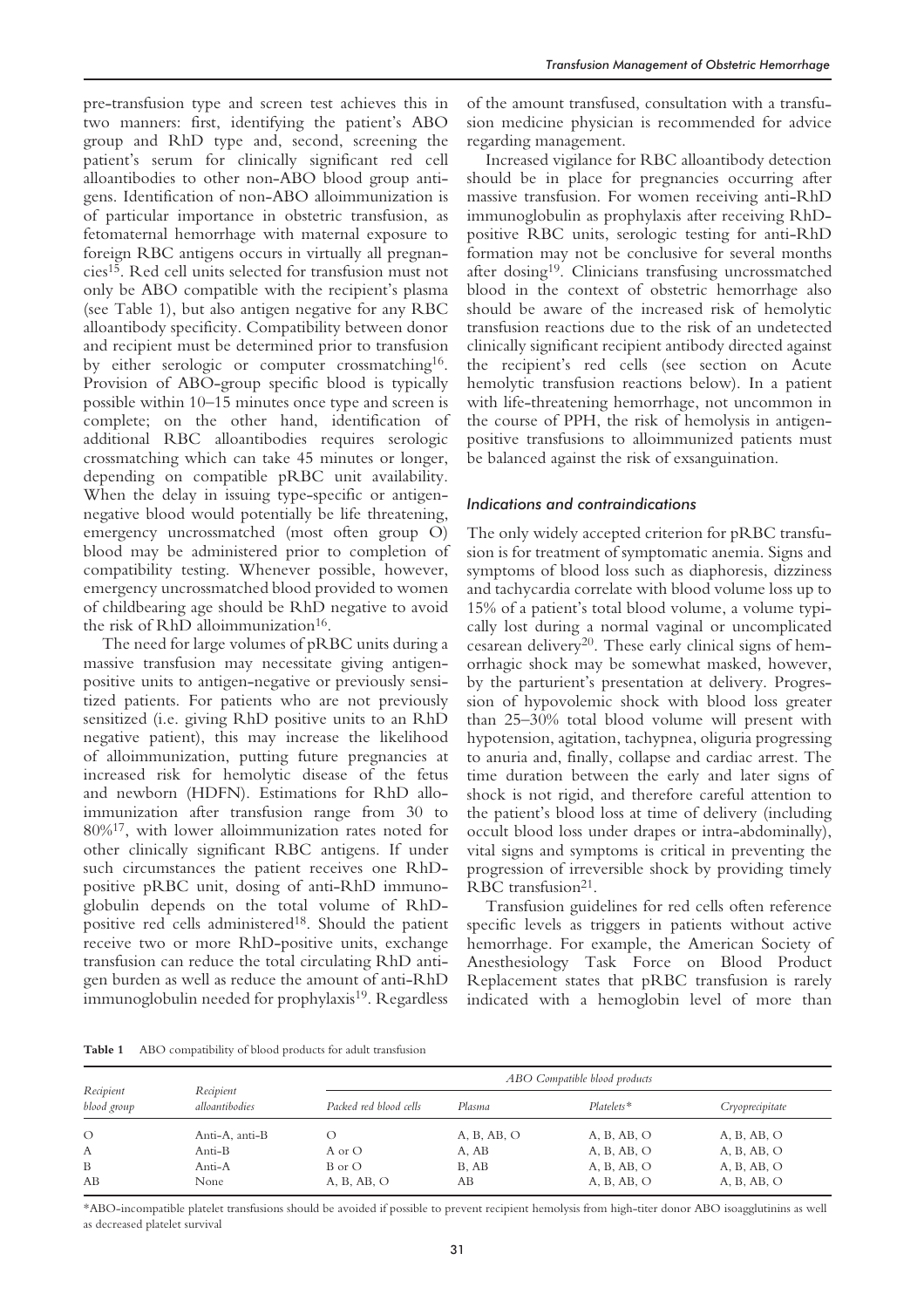10 g/dl and virtually always indicated with a hemoglobin less than 6 g/dl $^{22}$ . The American Association of Blood Banks (AABB) has recommended that, in stable hospitalized patients without cardiovascular disease, a restrictive RBC transfusion trigger of a hemoglobin level  $7-8$  g/dl be employed<sup>23</sup>. However, in patients with brisk hemorrhage, target hemoglobin levels (such as 8 g/dl) are often cited, but no consensus on this point exists<sup>24</sup>.

A growing number of observational studies suggest that erythrocytes undergo significant alterations during prolonged storage that result in several adverse patient outcomes, including infection, prolonged hospital admission and a higher risk of morbidity and mortality25. Considering the widely recognized risks of allogeneic transfusion (infectious disease exposure, transfusion reactions and alloimmunization to RBC antigens, among others) and potential risks from RBC storage, a conservative approach to red cell transfusions may be prudent in the patient who is not experiencing acute and/or massive blood loss. Transfusion decisions between those thresholds should be driven by alterations in the physical exam and vital signs, co-morbidities and the potential for continued blood loss<sup>26</sup>. Stated another way, red cell transfusion should not be administered as a panacea to correct anemias when circumstances permit correction with pharmacologic or nutritional therapies, such as erythropoietin or iron supplementation.

## *Dose and therapeutic effects*

In a 70 kg adult with normal blood volume, a single pRBC unit can be expected to increase the recipient's hemoglobin by 1 g/dl or the hematocrit by 3%. In obstetric patients, however, whose blood volume at term can be as high as 50% above baseline, the expected hemoglobin increase post-transfusion could potentially be substantially less. The accurate assessment of transfusion responses is particularly difficult in patients with active hemorrhage, so replacement of red blood cell mass may be in part driven by clinical judgment and the use of massive transfusion protocols (see below).

## Plasma

#### *Product description and selection for transfusion*

Plasma is the acellular fraction of blood, separated from the cellular blood components by either centrifugation of citrated whole blood or donor apheresis, with typical units averaging just under 300 ml volume. Currently, multiple forms of plasma are in use worldwide for replacement of all coagulation factors, including the labile factors FV and FVIII. The most widely recognized form is fresh frozen plasma (FFP), so named because of the regulatory requirement for freezing at −18°C or below within 8 hours of collection<sup>13</sup>. Plasma frozen within 24 hours after phlebotomy (FP24) is a product with growing usage; it is similar to FFP in its preparation from whole blood except that it is frozen at or below −18°C within 24 hours after collection<sup>13</sup>. The preparation of plasma products for transfusion requires thawing at 30–37°C and typically requires approximately 30 minutes. If the prepared plasma is not transfused within the initial 24-hour post-thaw period, it can be relabeled as 'thawed plasma' for use within 5 days after the initial thaw27. The use of thawed plasma not only extends the available plasma inventory, but also provides rapidly available plasma products for management of massive hemorrhage, particularly emergency uncrossmatched AB plasma for use when the patient's blood type is unknown28. Solvent/detergent-treated plasma (SD-P) is an additional pooled plasma product which undergoes a pathogen inactivation treatment, most frequently with 1% tri-(n-butyl)phosphate and 1% Triton-X 100. This treatment significantly inactivates lipid-enveloped viruses such as HIV29, but is ineffective against non-lipid enveloped viruses such as hepatitis A. Although SD-P retains clotting factor levels close to those in other licensed plasma products, some reductions in protein C, protein S and antitrypsin activity have been noted $30,31$ . Currently this product is not approved for use in the US, but is available in Europe and other jurisdictions.

Plasma contains ABO isoagglutinins, the naturally occurring antibodies directed against ABO antigens, and therefore must be ABO-compatible with the recipient's red cells (see Table 1). Group AB plasma, which lacks the isoagglutinins directed against A and B antigens, is compatible with all blood types and is used as emergency release plasma when there is insufficient time for determining the recipient's blood type. RhD compatibility between donor and recipient is not required for plasma transfusion.

## *Indications*

Notable variation exists in published guidelines for plasma transfusion32, although agreement is present on its indication for replacement of coagulation factors in bleeding or surgical patients, particularly those suffering from disseminated intravascular coagulation (DIC) or undergoing massive transfusion. Consensus on laboratory values for transfusion 'triggers' is lacking, but many guidelines recommend use of the international normalized ratio (INR) at or greater than 1.5 as a range which would indicate the need for plasma transfusion33. For massive hemorrhage, empiric transfusion of plasma in set ratios to RBC units is widely practiced (as discussed in the section on massive transfusion), although definitive data for accepting this practice as standard of care are lacking34.

Plasma is indicated for coagulation factor replacement in patients with congenital factor deficiencies (such as factors II, V, X and XI), but should not be used for factor replacement in congenital factor deficiencies if a specific factor concentrate is available (e.g. FVIII in hemophilia A patients). Additional indications include rapid reversal of warfarin in an actively bleeding patient, but considering the contraindication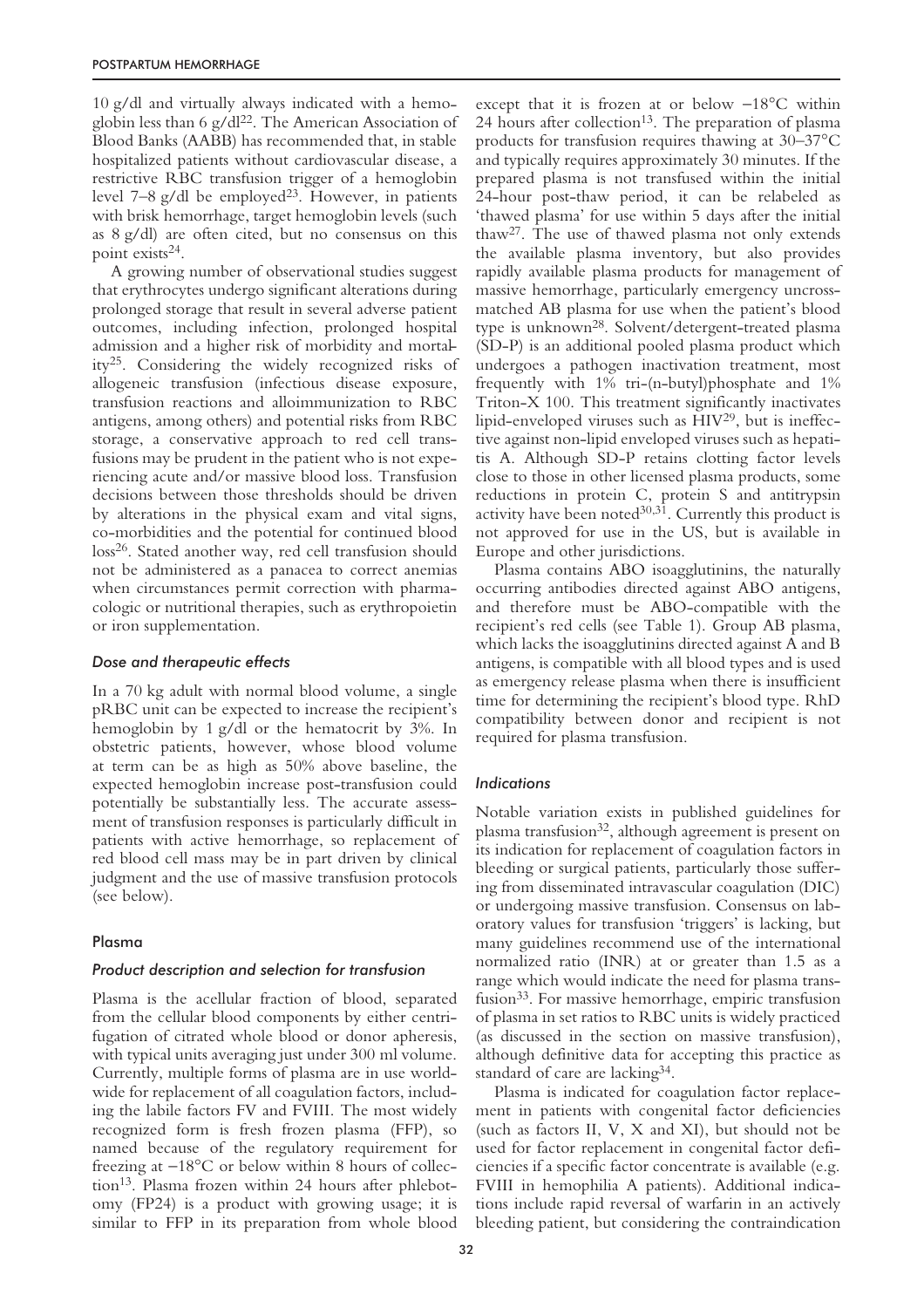for use of warfarin in pregnancy, such use should virtually never be seen in routine obstetric practice. Contraindications for plasma include its use as a colloid blood volume expander, a nutritional supplement, or as a source of immunoglobulin.

## *Dose and therapeutic effect*

A volume of 1 ml of plasma in a non-pregnant individual contains approximately 1 unit of coagulation factor activity; plasma products contain slightly less than 1 U/ml clotting factors due to the approximately 10% dilution from the anticoagulant solution<sup>35</sup> and the biological variability in factor levels between individual donors<sup>36</sup>. Administration of a 10–20 ml/kg dose of plasma typically increases circulating coagulation factor levels by 20–30%37. This dosage would be appropriate for FFP and FP24, as well as for thawed plasma; these three products are considered essentially equivalent for almost all clotting factors except for FV and FVIII, despite slight variations between clotting factors existing between these products<sup>38-40</sup>. Higher plasma doses present increasing risks for volume overload in the recipient unless given in the context of ongoing blood loss or therapeutic plasmapheresis.

# Cryoprecipitate and plasma, cryoprecipitate reduced

## *Product description and selection for transfusion*

Cryoprecipitate, also known as cryoprecipitated antihemophilic factor or 'cryo', is a blood fraction derived from frozen plasma by thawing at 1–6°C and collection of the cold-precipitated proteins, typically yielding 10–15 ml per plasma unit derived from whole blood. This fraction contains enriched amounts of factor VIII, von Willebrand factor (vWF), fibrinogen, fibronectin and factor XIII<sup>13</sup>. Cryoprecipitate is stored frozen at −18°C or below, and preparation time for this product also takes 30 minutes or more for thawing and pooling individual units into one dose. Unlike plasma, cryoprecipitate cannot be stored in a thawed form, and it is the blood product which routinely takes the longest time to prepare when used in massive transfusion. After thawing, cryoprecipitate must be kept at room temperature prior to transfusion. Cryoprecipitate administration in adults does not need to be ABO compatible, although the use of large volumes of ABOincompatible cryoprecipitate may result in positive direct antiglobulin test results in recipients and, rarely, mild hemolysis<sup>41</sup>. Rh compatibility does not need to be considered for pre-transfusion product selection.

The remaining plasma supernatant after the preparation of cryoprecipitate is termed plasma, cryoprecipitate-reduced, also known as 'cryo-poor plasma' or cryosupernatant. This blood fraction is depleted in vWF, FVIII, FXIII and fibrinogen as compared to other plasma products. However, many other remaining clotting factors are found at levels similar to those in FFP or FP24, including factors II, V, VII, IX,  $X$  and  $XI<sup>13,35</sup>$ .

## *Indications, dosage and therapeutic effect*

Cryoprecipitate was originally used as a source of FVIII in patients with hemophilia A; however, the availability of safer and more concentrated FVIII sources has largely superseded its use in these patients. The primary indication for cryoprecipitate in modern transfusion practice is as a fibrinogen concentrate<sup>41</sup>. Cryoprecipitate remains the only widely available fibrinogen concentrate in the US, whereas purified pharmacologic fibrinogen concentrates are available in Europe42. Each unit of cryoprecipitate is expected (according to FDA requirement) to contain at least more than 80 IU FVIII and more than 150 mg fibrinogen, with typical adult doses ranging from 6 to 10 pooled units. The 2009 Circular of Information jointly issued by the FDA, the Red Cross, the AABB and other responsible organizations recommends the following formula for calculating cryoprecipitate dosage: body weight (in kg)  $\times$  0.02 = number of cryoprecipitate units to raise fibrinogen by 50–100 mg/dl13. Recovery of transfused fibrinogen from cryoprecipitate can be impacted by thrombosis or fibrinolysis. A recent retrospective review of plasma fibrinogen increments following cryoprecipitate transfusion in the setting of trauma found a mean increase of 55 mg/dl after an average of 8.7 units  $(\pm 1.7)$ transfused<sup>43</sup>.

The depletion of FVIII, fibrinogen, vWF and FXIII in cryosupernatant limits its utility for use as a plasma product, and it is not an equivalent substitute for FFP, FP24, or thawed plasma. The primary use for cryosupernatant is as a replacement fluid during therapeutic apheresis for treatment of thrombotic thrombocytopenic purpura<sup>13</sup>. However, it has potential utility for treating acquired coagulation factor deficiency in Jehovah's Witness patients. Whereas many Jehovah's Witness patients refuse transfusion, the Jehovah's Witness community leadership has allowed for individuals to consider accepting processed fractions of blood products44. Cryoprecipitate, as a fraction of plasma, has been accepted by some Jehovah's Witness patients in treating coagulopathy associated with cardiopulmonary bypass<sup>45</sup>. Similarly, some Jehovah's Witness patients may accept cryosupernatant (after informed consent) for treating other sources of acquired clotting factor deficiencies<sup>46</sup>, such as obstetric hemorrhage (see Chapter 72 for a full discussion of PPH in Jehovah's Witness patients).

# **Platelets**

## *Product description*

Platelets are small (2–3 µm in diameter) anucleate cell fragments which not only bind to injury sites, providing a phospholipid scaffold upon which coagulation enzymes assemble for thrombin generation, but also contribute key protein and molecular elements for fibrin clot formation<sup>47</sup>. Platelets for transfusion are obtained from preparation of platelet concentrates, whole blood or donor platelet apheresis. Platelet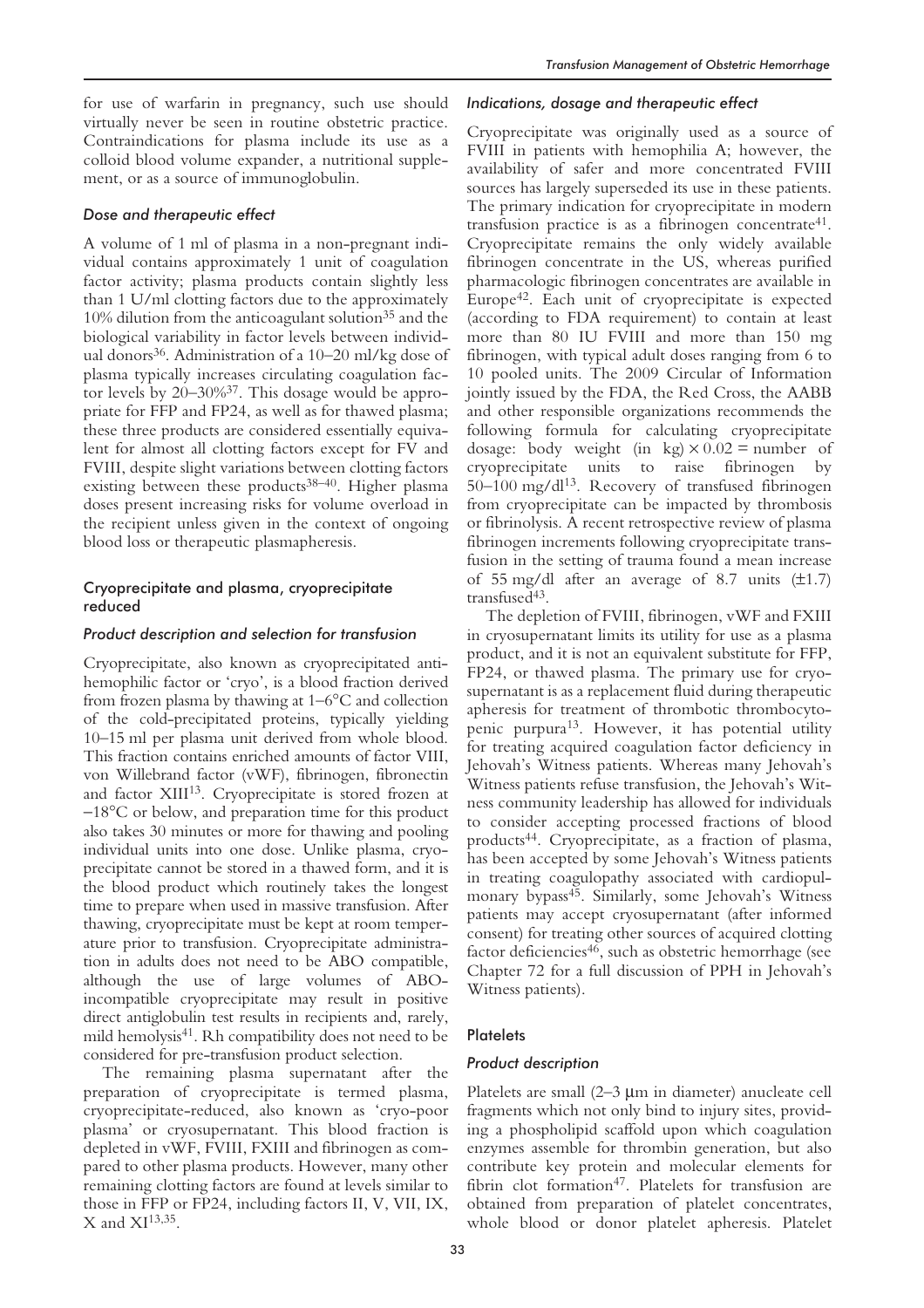concentrates contain greater than  $5.5 \times 10^{10}$  platelets per unit derived from a single 450–500 ml whole blood collection, with a typical adult dose formed by pooling four to six concentrates<sup>13</sup>. Apheresis platelets contain greater than  $3 \times 10^{11}$  platelets per unit, and have the advantage over platelet concentrates in that they represent only a single donor exposure per transfusion, reducing the risk of transfusion-transmitted infections48. Some *in vitro* differences have been observed between platelets derived from the different collection methods<sup>49</sup>, although differences regarding their *in vivo* properties remain uncertain. Most blood banks and transfusion services use these products interchangeably, driven in part by cost and individual product availability50.

Platelet concentrates have several properties which make them unique among the blood products discussed in this chapter. First, platelets are cold intolerant. Exposure of platelet concentrates to refrigeration temperatures of 4°C results in platelet shape changes, functional defects and increased circulatory clearance rates51–53. Second, platelets have the shortest shelf life of any transfused product: the time from the point of collection to expiration is a mere 5 days. This is due in part to the relatively short functional life of platelets (7–10 days in the circulation), but also to the risks of storing platelets at room temperature which allows for ongoing bacterial proliferation of potentially contaminated units<sup>54</sup>. Platelets, whether in the form of platelet concentrate or apheresis platelets, are a plasma-rich product. In ideal circumstances, this product should be ABO compatible with the recipient to avoid the infusion of ABO isoagglutinins. However, inventory shortages may prompt the use of ABO-incompatible platelets at times. Whereas the vast majority of ABOincompatible platelet transfusion recipients suffer no ill effects, hemolytic transfusion reactions have been reported in rare instances after such transfusions<sup>55,56</sup>. The ABO-incompatible platelet transfusions at highest risk are those from group O single donor products administered to group A or B recipients, due to the tendency of group O individuals to form high titer anti-A and anti-B<sup>57</sup>. Finally, although platelets do not bear RhD antigens, trace red blood cell content in platelet products support the practice of transfusing RhD-negative donor platelets to RhD-negative recipients to avoid alloimmunization. Should inventory shortages necessitate transfusion of RhD-positive platelets to RhD-negative recipients, treatment with an anti-RhD immunoglobulin product can be considered to avoid RhD alloimmunization<sup>56</sup>. The British Committee for Standards in Haematology recommend 250 IU anti-RhD immunoglobulin for prophylaxis of up to five adult-sized doses of RhD-positive platelets given in a 6 week period $19$ .

#### *Indication, dose and therapeutic effect*

Platelet transfusion serves two purposes: (1) as prophylaxis against hemorrhage in severely thrombocytopenic patients (most widely defined as less than

 $10,000/\mu l$  platelets); and (2) for treatment of bleeding in patients with thrombocytopenia or platelet dysfunction13,48,58. Circumstances necessitating prophylactic platelet transfusion are rarely encountered in parturients, and the less than 10,000/µl platelet transfusion trigger was established primarily in patients with hematologic malignancy and/or stem cell transplant recipients with hypoproliferative thrombocytopenia48. For obstetric patients, on the other hand, a higher prophylactic transfusion threshold may be considered in light of the large vascular uteroplacental interface, but to date no studies specifically address this clinical question. Therapeutic platelet transfusion in the context of massive transfusions or DIC should be administered with the aim of keeping the recipient's platelet count at more than  $50 \times 10^9 / 1^{59}$ .

## MASSIVE TRANSFUSION IN POSTPARTUM HEMORRHAGE

Timely recognition of excessive blood loss of PPH is critical for successful transfusion management. Such recognition is challenging, not only because of difficulties in assessing volume of blood loss at the time of delivery, but also because of variability in the definitions of massive hemorrhage. Although the definition of excessive hemorrhage in obstetric patients at time of delivery has been widely accepted as blood loss of greater than 500 ml for vaginal deliveries and 1000 ml for cesarean deliveries, as discussed in other chapters of the text, obstetricians' estimations of blood loss at time of delivery generally are erroneous and skewed towards underestimations of these volumes $60$  (see Chapters 9 and 41). Moreover, the reported literature uses a variety of definitions when clinicians are assessing hemorrhage.

Hemoglobin levels showing a 10 g/dl decrease or greater from antepartum levels have been suggested as a measure of severe PPH, but this construct has very limited practical utility during acute management<sup>61</sup>. Definitions of what constitutes massive hemorrhage in non-obstetric patients (primarily civilian trauma or military casualties) have shown even greater variability, and have been cited as transfusion of more than 10 pRBC units within 24 hours, a loss of more than one entire blood volume within 24 hours, or a loss of more than 50% of the total blood volume within 3 hours<sup>35,62</sup>. Meta-analysis of retrospective massive transfusion studies suggests that these massive hemorrhage definitions under count patients who suffer mortality due to hemorrhage and who may benefit from management with massive transfusion protocols<sup>63</sup>. Clinicians, in general, and obstetricians, in particular, are therefore left to balance multiple considerations at the bedside when determining whether a parturient has crossed the threshold into the zone of what will retrospectively be regarded as excessive blood loss.

#### Massive transfusion in trauma

Equally daunting to obstetricians is determining the appropriate transfusion management in massive PPH,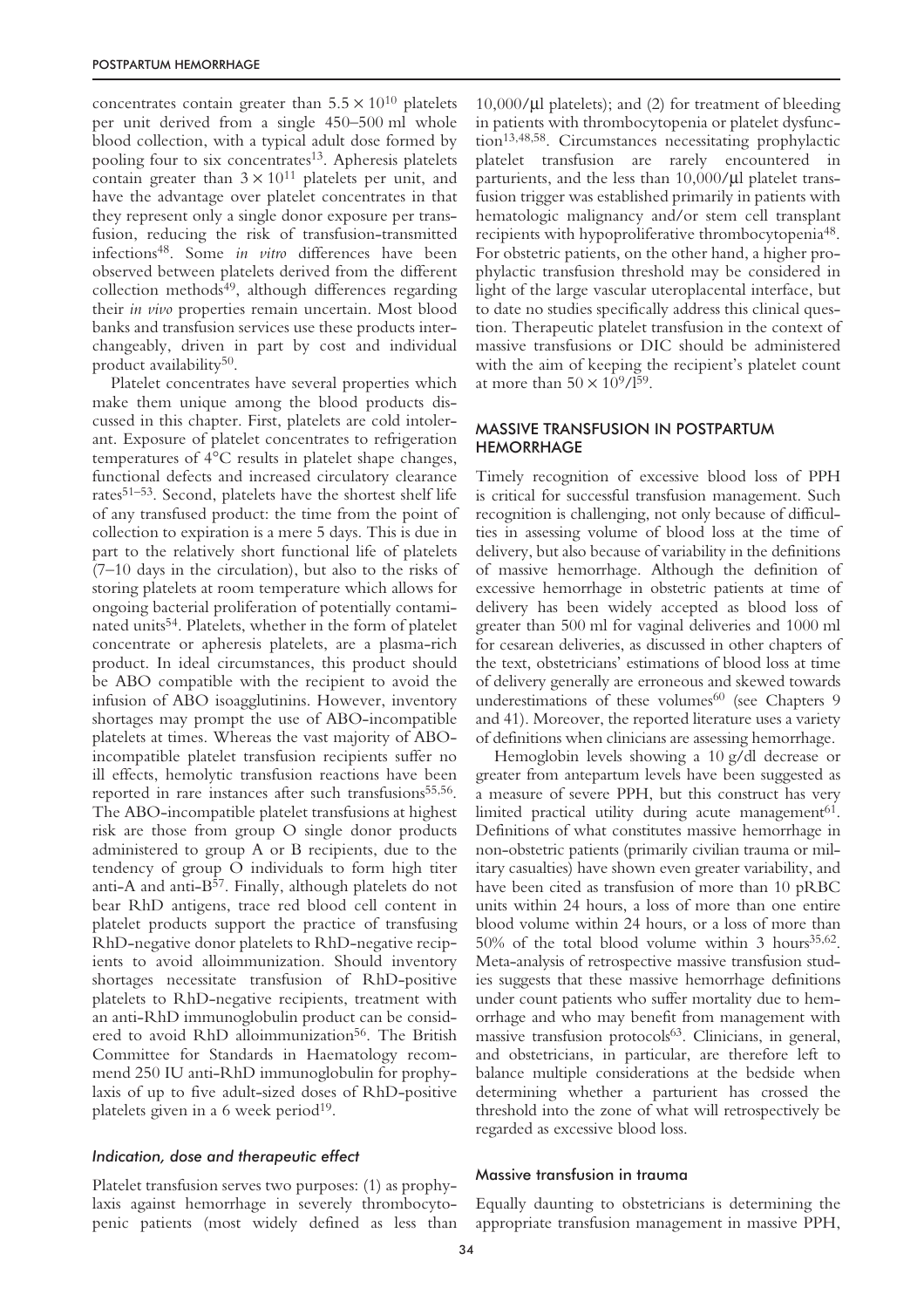particularly as no published studies at the time of this writing describe results and outcomes from this specific population on which to base decisions<sup>64</sup>. Rather, the vast majority of data regarding massive transfusion is derived from military and trauma settings and/or databases. Uncontrolled hemorrhage in trauma patients is often complicated by coagulopathy arising from tissue damage, hypothermia, under perfusion and acidosis. Further complicating this self-perpetuating 'bloody vicious cycle'65 was the adoption of resuscitation protocols first derived from casualty management in the Korean and the Vietnam Wars. These protocols promoted aggressive crystalloid infusion first to support blood pressure and cardiac output, followed by red cell transfusion to replace oxygen-carrying capacity; and only then were plasma and platelet transfusions recommended to correct coagulopathy observed in laboratory testing, a factor which required time and expertise, and clearly delays treatment in obstetric patients<sup>66</sup>. Although worldwide expert opinion embraced these protocols in the 1980s and early  $1990s^{67-69}$ , they were never subject to randomized controlled trials. Eventually it became apparent that high volume crystalloid resuscitation not only increased coagulopathy in patients with hemorrhagic shock, but also increased adverse outcomes such as acute respiratory distress syndrome and cardiac dysfunction<sup>70</sup>.

A retrospective review of Iraq military casualties drew attention to the potential for the preemptive use of plasma, showing a striking difference between mortality rates in patients receiving low and high ratio plasma : RBC concentrations (1 : 8 plasma : RBC, 69% mortality versus 1 : 1.4 plasma : RBC ratio, 19% mortality)<sup>71</sup>. Similar findings have been found in controlled observational studies of trauma patients requiring massive transfusion, with improved survival noted in patients who received higher plasma : RBC transfusion ratios66,72,73. Pooled analysis of 10 observational studies where the plasma : RBC ratios ranged from 1 : 2.5 to 1 : 1 showed an association with significantly reduced mortality (odds ratio 0.38, 95% confidence interval  $0.24 - 0.60$ <sup>74</sup>.

Platelet transfusion in trauma-related coagulopathy has similarly been examined, with both military75 and civilian data76,77 showing improved survival with higher platelet : RBC transfusion ratios. Based on the data emerging from recent military experiences, the Surgeon General of the United States Army issued guidelines for use of massive transfusion in combat as follows: plasma : RBC : platelet transfusions in a 1 : 1 : 1 ratio, with a single platelet unit equaling a platelet concentrate derived from whole blood collection78.

## Fibrinogen

The early coagulopathy seen in trauma not only results in coagulation factor and platelet consumption, but also hypofibrinogenemia. Observational studies performed during the early 21st century suggest that early transfusion of cryoprecipitate may convey a survival advantage in trauma patients. A retrospective review of 252 massively transfused military casualties showed a high fibrinogen : RBC ratio, defined as 0.2 g fibrinogen or more (totaled from all transfused blood products) per RBC unit, was significantly associated with improved survival (24% mortality in high fibrinogen : RBC versus 52% mortality in low fibrinogen : RBC ratios, *p* < 0.001) and decreased deaths due to hemorrhage (44% incidence in high fibrinogen : RBC group versus 85% incidence in low fibrinogen : RBC group,  $p < 0.001$ <sup>79</sup>. Civilian trauma data comparing a prospective cohort (*n* = 132) to historic controls ( $n = 84$ ) showed a similar association, with those receiving more than 1 : 1 cryoprecipitate : RBC units having a significantly higher 24-hour and 30-day survival as compared to those receiving less than 1 : 2 cryoprecipitate : RBC (84% versus 57% and 66% versus 41% survivals, respectively;  $p \leq 0.01$  for both)<sup>76</sup>.

These findings regarding the role of fibrinogen in massive transfusion may be of particular importance for obstetric hemorrhage management, as pregnant women between 35 and 42 weeks' gestation show a marked elevation in fibrinogen levels, with reference ranges reported from 350 to 650 mg/dl as compared to  $197-401 \text{ mg/dl}$  in non-pregnant individuals<sup>80</sup>. Clinical observation by obstetricians suggests that the fibrinogen level decreases more rapidly in the obstetric patient undergoing massive hemorrhage compared to individuals with war-induced or civilian trauma, but this possibility has not been subject to verification (personal communication from Cynthia Wong to Louis Keith February 22, 2012). Charbit and colleagues examined 128 women suffering from PPH, defined as either severe or non-severe, to determine whether routine coagulation laboratory testing abnormalities were predictive of PPH severity<sup>81</sup>. In multivariate analysis, fibrinogen levels less than 2 g/dl were the only marker associated with PPH severity, with a positive predictive value of 100%. *[Editor's note: This study is seminal and has not yet been replicated in the published literature. However, a personal discussion with Dr Anne-Sophie Ducloy-Bouthors in London on February 25, 2012 confirmed that this was her experience as well, when asked specifically about the Charbit reference. L.G.K.]*

There is biologic plausibility in considering that, similar to massive transfusion in trauma, patients with obstetric hemorrhage may benefit from more aggressive fibrinogen replacement. Indeed, fibrinogen concentrates such as Haemocomplettan® or RiaSTAP® (both CSL Behring, Marberg, Germany), have been used in obstetric hemorrhage management in Europe, with salutary patient outcomes presented as correction of hypofibrinogenemia or reduced blood product transfusion82–84. A randomized controlled trial in Denmark is currently enrolling subjects, comparing 2 g of fibrinogen concentrate versus saline early in the course of PPH with the primary outcome examining the incidence of allogeneic blood product transfusion85. This study should provide insight into the utility of fibrinogen concentrates in PPH management.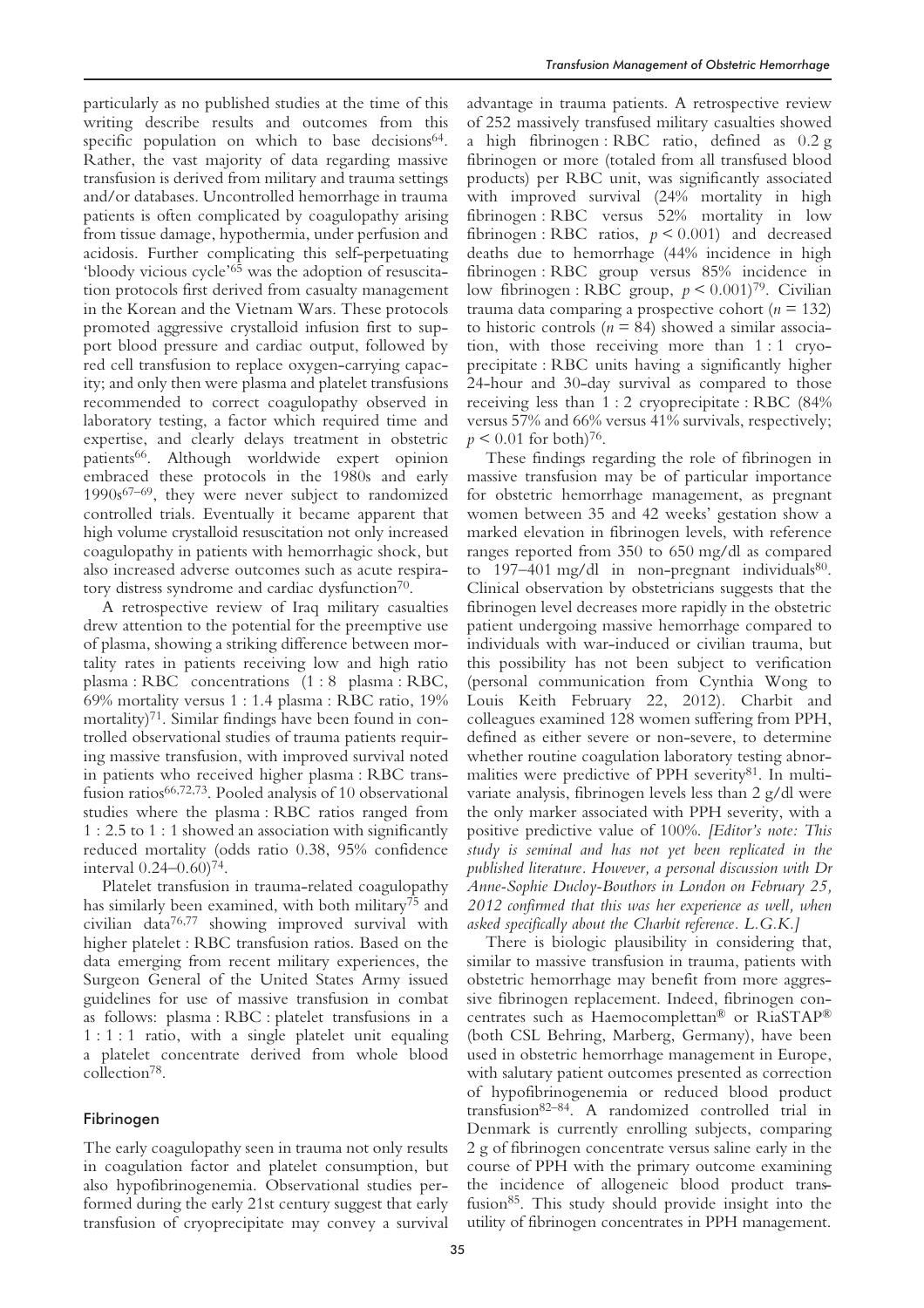## Massive transfusion protocols for postpartum hemorrhage

The potential for applying these emerging massive transfusion data from trauma and military cohorts to patients with PPH is slowly becoming more appreciated by the obstetric community<sup>86</sup>. However, not all institutions have specific protocols for obstetric massive transfusion $87$ , and fewer still have published these protocols. In 2007, Burtelow and colleagues from Stanford University Medical Center described applying a trauma massive transfusion protocol to obstetric patients suffering PPH<sup>88</sup>. In this protocol, an emergency release package of six pRBC, four thawed plasma and one apheresis platelet are rapidly prepared and delivered in less than 15 minutes. The protocol also describes reflexive laboratory assessment of coagulopathy, with initial values for PT/aPTT, fibrinogen, D-dimer and a complete blood count drawn at the time of protocol activation. Additional blood product administration was given algorithmically based on abnormal lab values in the context of ongoing hemorrhage, with additional massive transfusion protocol (MTP) packages delivered as needed. The California Maternal Quality Care Collaborative Task Force collated best practices from nine maternal hemorrhage protocols derived from expert opinion in obstetrics and hematology<sup>89</sup>. Common elements between these protocols included: (1) partnership between obstetric teams and transfusion services for rapid release of 'obstetrical hemorrhage packs' to include RBC, platelets, plasma and cryoprecipitate; (2) availability of a local expert (hematologist or transfusion medicine physician) for consultation as needed; and (3) a scripted protocol for maternal hemorrhage response which is periodically practiced and assessed. In addition, laboratory assessment of hemoglobin, platelet count, PT/aPTT and fibrinogen is recommended to be performed every 30 minutes until the patient is stabilized.

These published obstetric hemorrhage MTPs bear similarities to trauma MTPs in their higher plasma : RBC ratios (both published protocols having no lower than a 2 : 3 ratio) and early incorporation of platelets and cryoprecipitate. Despite this, creation of obstetric transfusion protocols based on the current trauma data should be approached with a sense of caution for several reasons. Current data on the use of high plasma : RBC ratios in trauma settings are entirely derived from observational studies. Numerous potential sources of bias have been identified in these studies, such as survivor bias, failure to include other pro-hemostatic therapies (such as recombinant factor VIIa) in data interpretation, and lack of standardization between treatment groups<sup>66,72</sup>. Moreover, the majority of trauma data are collected from male patients, particularly those data from military settings. Significant baseline hematologic differences exist between this mostly male cohort and pregnant females, particularly in the coagulation system where pregnant women have significantly higher levels of fibrinogen, factors

VII, VIII and IX, and protein S<sup>80</sup> as well as significant expansion of plasma volume. Additionally, higher plasma doses during massive transfusion could potentially be associated with a greater risk of acute respiratory distress syndrome, as suggested by a prospective study of over 1100 adults with blunt trauma<sup>90</sup>.

A collaborative review of observational studies to date by the AABB Clinical Transfusion Medicine Committee and subject matter experts recommends neither for nor against use of plasma : RBC transfusion ratios of  $1:3$  or more<sup>91</sup>. Nevertheless, the panel noted that both the death rate and the risk of multiorgan failure were both reduced by 60% as compared to controls, and strongly urged that the question of high plasma : RBC transfusion ratios be addressed in randomized controlled trials. However, until such studies are performed in patients suffering from obstetric hemorrhage, questions will remain regarding the fundamental pathophysiologic difference between trauma and obstetric massive transfusion<sup>64</sup>.

# Antifibrinolytic therapy

Pharmacologic therapy has shown promise in serving as an adjunct to transfusion in PPH management. Antifibrinolytics may be a particularly useful therapy in light of the increased fibrinolysis which occurs during the third stage of labor and persists for several hours after delivery<sup>92</sup>. Tranexamic acid (TXA), a lysine analogue which competitively blocks plasminogen binding to fibrin, has garnered attention for its use in both preventing and treating PPH93,94. A recent multicentered randomized trial examined use of high-dose TXA in treating acute PPH as defined by blood loss exceeding 800 ml within 2 hours after vaginal delivery95. Women were randomized to receive either placebo or 4 g TXA given over 1 hour followed with 1 g infused over 6 hours, with transfusion limited to pRBC units until blood loss exceeded 2500 ml  $(n = 72$  for each group). Blood loss in the 6 hours following delivery was significantly lower in the TXA group than in the control group (median 170 ml; first to third quartiles, 58–323 ml) than in controls (221 ml; first to third quartiles 110–543 ml)  $(p = 0.041)$ . Additionally, the duration of severe PPH was significantly shorter (median 30 minutes (first to third quartile, 15–40 minutes) compared to median 30 minutes (first to third quartile, 20–93 minutes)  $(p = 0.001)$ , and the overall amount of either plasma transfusion or fibrinogen concentrate administration was significantly less in the TXA group as compared to controls (*n* = 1 versus *n* = 7, *p* < 0.001).

A further large-scale investigation of TXA is currently enrolling subjects: the World Maternal Antifibrinolytic (WOMAN) trial, sponsored by the London School of Hygiene and Tropical Medicine<sup>96,97</sup>. This 15,000 subject multicenter randomized controlled trial will be investigating whether TXA reduces mortality, rate of hysterectomy and other morbidities in PPH following vaginal or cesarean delivery, as well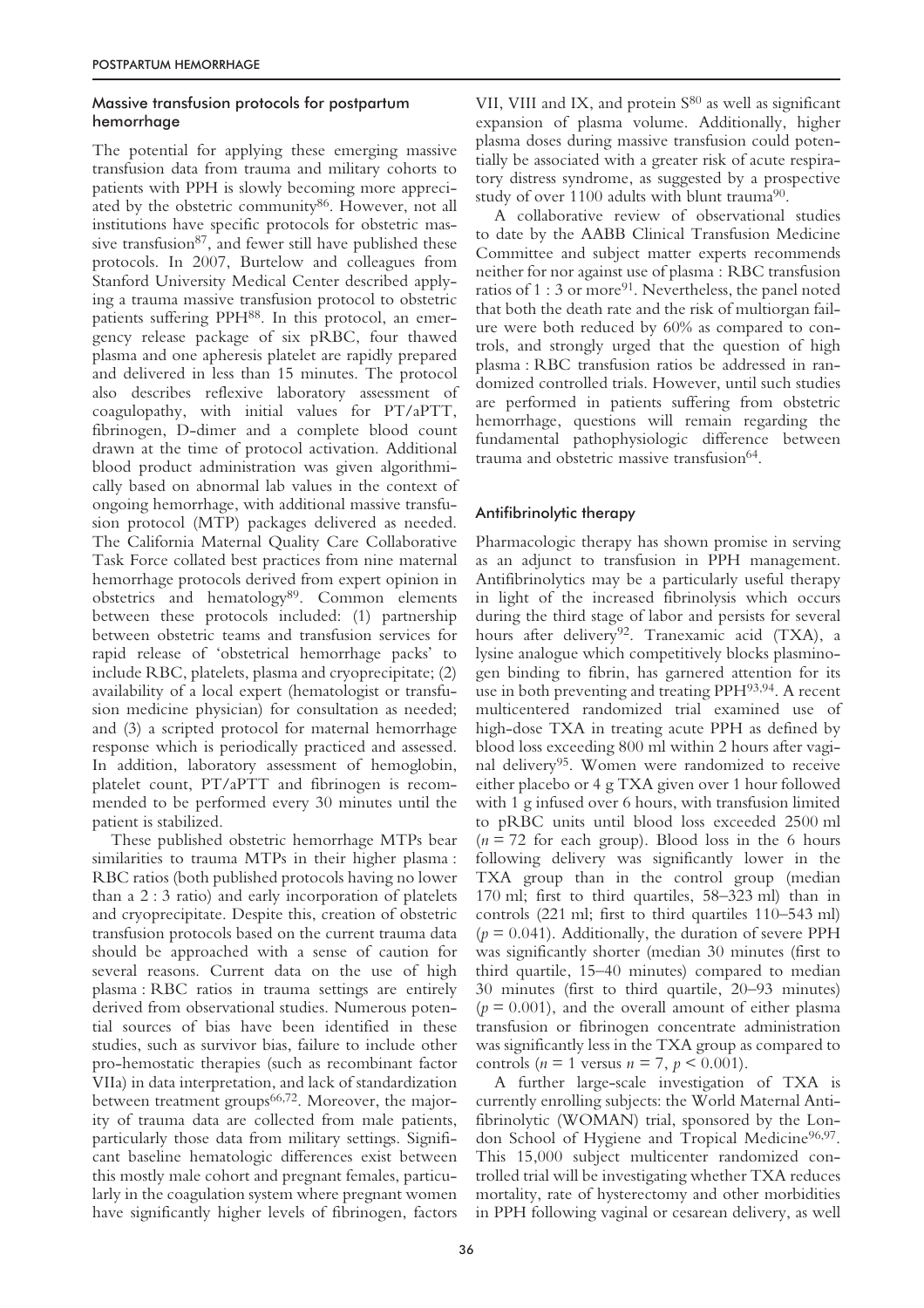as examining critical safety issues such as thromboembolic events after its use in the setting of PPH. The impact of maternal treatment with TXA on the rate of thromboembolism in breastfed babies will also be monitored. The current literature is encouraging for use of TXA to reduce PPH severity and the overall exposure to allogeneic transfusion. The results of the WOMAN trial will help provide definitive evidence regarding incorporation of tranexamic acid in PPH protocols.

## COMPLICATIONS OF TRANSFUSION

Transfusion complications are similar to the potential deleterious effects of organ transplantation in that they often derive from immunologic complications or contamination with infectious agents. A comprehensive review of all adverse transfusion reactions is beyond the scope of this chapter, but transfusion management of obstetric hemorrhages requires familiarity with acute transfusion reactions which may complicate therapy and require rapid intervention (Table 2).

## Acute hemolytic transfusion reaction

Acute hemolytic transfusion reactions are one of the most serious complications of transfusion and remain one of the leading causes of transfusion-related mortality worldwide<sup>98</sup>. They result from RBC lysis or accelerated clearance by the reticuloendothelial system resulting from RBC transfusion into a recipient with pre-formed antibodies directed against donor erythrocytes. Only rarely have plasma-rich blood products been implicated in hemolytic reactions directed against recipient erythrocytes<sup>55,56</sup>. Antibodies directed against ABO antigens are the most frequent source of incompatibility, but occasionally alloimmunization against other antigens such as RhD, Duffy, Kidd and Kell is also implicated. The most frequent causes of hemolytic transfusion reactions are clerical errors in

**Table 2** Acute versus delayed adverse transfusion reactions

| Acute (onset $\leq$ 24 h post-transfusion) | Delayed (onset $>$ 24 h post-transfusion) |  |  |
|--------------------------------------------|-------------------------------------------|--|--|
| Acute hemolysis                            | Delayed hemolysis                         |  |  |
| Febrile non-hemolytic                      | Post-transfusion purpura                  |  |  |
| Bacterial contamination                    | Iron overload                             |  |  |
| Transfusion-related acute lung             | Graft-versus-host disease                 |  |  |
| injury (TRALI)                             | Transfusion-related                       |  |  |
| Allergic/anaphylactic                      | immunomodulation                          |  |  |
| Volume overload                            | Infectious disease*                       |  |  |
| Metabolic derangement                      | <b>HIV</b>                                |  |  |
| Hypocalcemia/citrate toxicity              | Viral hepatitis                           |  |  |
| Hyperkalemia                               | <b>HTLV</b>                               |  |  |
| Hypothermia                                | Cytomegalovirus                           |  |  |
| Acidosis                                   | Syphilis                                  |  |  |
|                                            | West Nile virus                           |  |  |
|                                            | Trypanosoma cruzi                         |  |  |
|                                            | Creutzfeld-Jacob disease                  |  |  |
|                                            | Malaria                                   |  |  |

\*Note: This is a partial list of transfusion-transmitted infections. Potentially, a multitude of infectious diseases may be transfusion transmissible HTLV, human T-cell lymphotropic virus

patient identification (either at the time of pretransfusion sample collection or at the point of transfusion) or laboratory errors during compatibility testing99.

Signs and symptoms of acute hemolysis are not specific, and may include one or more of the following: fever, hypotension, chills/rigors, pain at the infusion site, flank/back/chest pain and coagulopathic bleeding. While these findings are potentially confounded in patients suffering from PPH, hemoglobinemia and hemoglobinuria are the most reliable clues that intravascular hemolysis has transpired. Complement cascade activation by hemolytic antibodies precipitates the lysis of erythrocytes, as well as generating bradykinin, histamines and anaphylatoxins, which may result in shock and DIC99. As hemolytic transfusion reactions have been reported after transfusion volumes as small as  $30 \text{ ml}^{100}$ , clinicians must maintain constant vigilance for early indicators and immediately terminate any transfusion when such a reaction is first suspected. Rapid notification of the blood bank is essential for serologic compatibility investigation as well as for confirming accuracy of patient identification. Patients may develop hemolytic transfusion reactions after receiving pRBC units having undergone mechanical or osmotic hemolysis due to mishandling, infusion through small-bore IV needles, or coinfusion through IV lines containing incompatible patient support should be directed towards early treatment of hypotension and maintenance of urine output with intravenous fluids, diuretics, inotropes and vasopressors. Patients should also be assessed for the development of DIC with clotting factor replacement as required with platelet, plasma and either cryoprecipitate or fibrinogen concentrate administration (see Blood component administration box below).

#### Septic transfusion reaction

In most countries, bacterial contamination of blood products remains the leading infectious complication of transfusion. Sources of bacterial contamination most commonly are the donor's skin and blood, but loss of blood product sterility can occur at any step from the point of collection to the moment of bedside infusion. Gram-positive skin commensal organisms such as *Staphylococcus epidermidis* are the most frequent contaminants, but Gram-negative bacteria are also implicated, particularly in severe reactions resulting from endotoxin accumulation in the contaminated blood products105. The most commonly affected products are platelet concentrates due to their requirement for storage at room temperature, occurring in up to 1 : 2000 platelet units106. While 1 : 2000 platelets are contaminated, the incidence of septic reactions is much lower (around 1 : 12,000 units). Incidence of reactions is dependent upon the bacterial burden in the unit at the time of transfusion and the immune state of the recipient. Many countries, including the US, have culture-based bacterial screening of platelet concentrates. Such procedures have significantly decreased, but not entirely eliminated, the risk of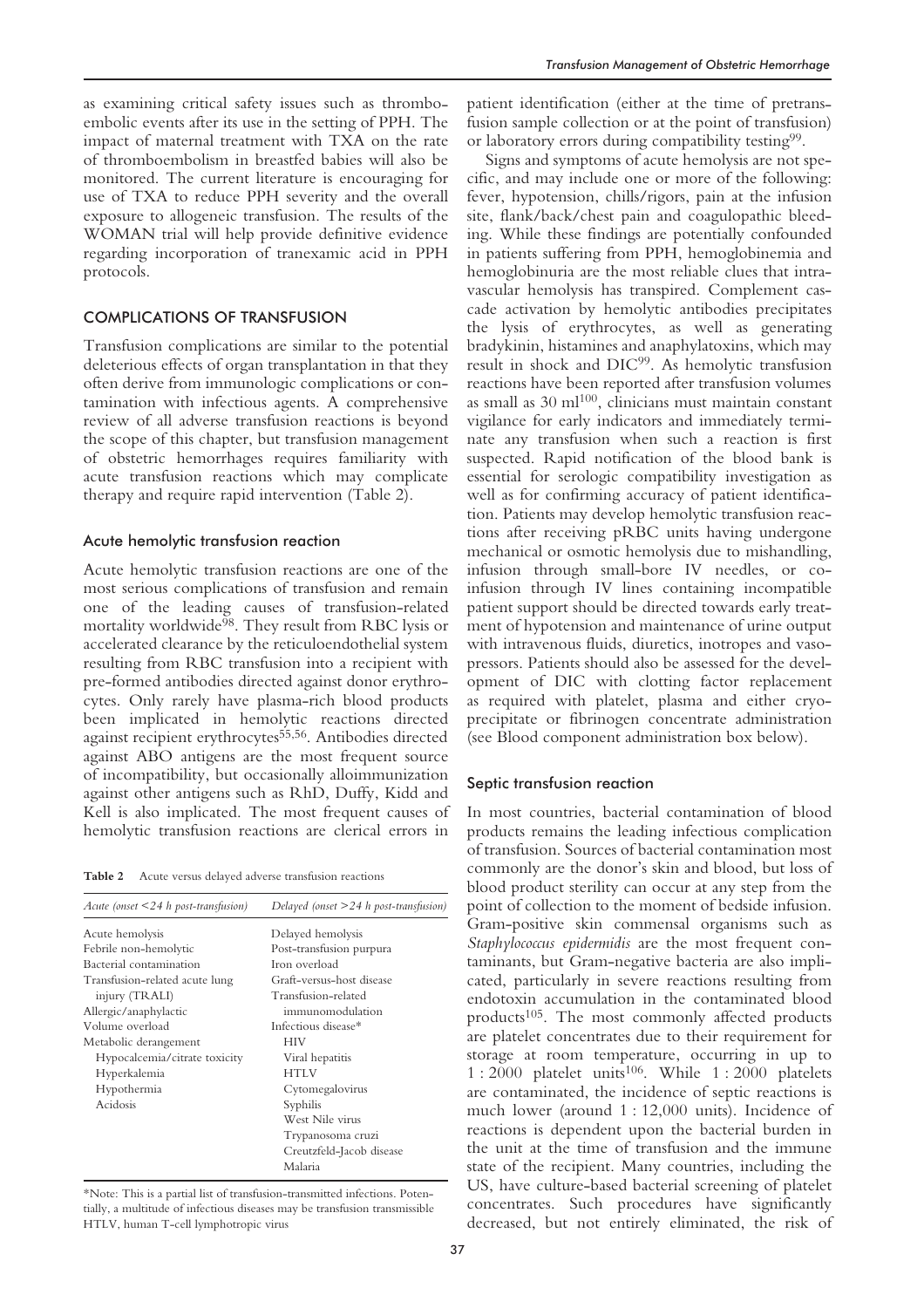## BLOOD COMPONENT ADMINISTRATION

Protocols and procedures for blood administration are the last line of defense in preventing errors which can lead to potentially fatal transfusion reactions. The following list describes critical steps in bedside safety; failure to ensure any of these should prompt withholding of transfusion and return of the blood product to the blood bank $101,102$ :

- (1) *Positive patient identification* Confirmation of at least two independent patient identifiers (such as full name and date of birth or medical record number) should be performed at the bedside with a second health care provider or barcoding system.
- (2) *Component identification* The compatibility tag attached to the unit must be compared to the patient's identification to confirm the unit has been crossmatched to the patient. Spelling discrepancies or omissions in identifier data are contraindications for proceeding with transfusion.
- (3) *Medical order* Verify that the patient has a transfusion order by a licensed medical professional for the specific component. Also confirm ordered modifications of the blood product have been performed by inspecting the label (i.e. leukoreduction or irradiation).
- (4) *Blood type* Confirm compatibility of the component's ABO group and Rh type with that of the recipient.
- (5) *Visual inspection* Blood components should not be transfused if there are visible abnormalities, such as discoloration, clots, or loss of bag integrity.
- (6) *Blood product expiration* The expiration date of the component must be confirmed. In addition, blood components should be infused within 4 hours of time of dispense from the blood bank.

## Filters and infusion sets

Blood components are administered through IV tubing sets with filters designed to remove harmful clots and debris. Standard sets contain filters with pore sizes between 170 and 260 µm, while microaggregate filters (most frequently used during cardiac bypass blood recirculation) have pore sizes of 20–40 µm. Separate filters specifically designed for leukocyte removal are required for bedside

leukoreduction of blood components, if pre-storage leukoreduced blood products are not available and leukoreduction is indicated. Manufacturer's instructions should be followed for proper use.

#### Intravenous solutions and medications

With the exception of 0.9% normal saline (USP), no medications or solutions should be administered simultaneously with blood components through the same tubing<sup>101</sup>. Co-infusion of non-approved solutions or medications may results in reversal of blood component anticoagulation (resulting in clotting) or hemolysis.

## Rapid infusion and blood warmer devices

Non-emergent transfusions of single units in adults are typically completed in between 30 and 120 minutes. In patients with massive PPH, significantly faster transfusion rates may be required. A combination of pressure infusion devices and large bore intravenous tubing designed for rapid infusion can achieve transfusion rates as fast as 1500 ml/min<sup>102</sup>. Such flow rates require appropriate filters, as filters with small pore size can significantly slow transfusion rates or cause hemolysis. Since rapid transfusion of chilled blood components has been associated with hypothermia and cardiac arrest<sup>102</sup>, the use of rapid infusers has been coupled to the use of blood warmers, devices which safely warm blood components. Indications for use of blood warmers include massive transfusion and an administration rate of more than 50 ml/ min for 30 minutes or more<sup>103</sup>. Blood warmers should be used and maintained according to manufacturer's instructions, with validation of protocols derived from these instructions, and warming of blood components should only be performed in equipment specifically licensed for such use103. Non-approved devices for blood warming (such as microwave ovens or immersion in hot water) may result in thermal hemolysis with resultant severe hemolytic transfusion reactions and should not be used. Most rapid infusion devices do not induce significant mechanical hemolysis, but manufacturer inserts should be reviewed to confirm approval for use with specific blood products. Hyperkalemic cardiac arrest has been associated with use of rapid infusion devices, and patients with hemorrhagic shock may have metabolic disturbances (such as acidosis, hypocalcemia and hyperglycemia) which exacerbate hyperkalemia104.

septic transfusion reactions in either platelets or unscreened blood products such as pRBC units<sup>105,107</sup>.

Unlike other transfusion-transmitted infectious diseases, bacterial contamination of blood products can result in rapid and potentially fatal reactions. Signs and symptoms of septic shock (such as fever, rigors,

dyspnea and hypotension) can develop within minutes of starting a transfusion, or can manifest hours or days later<sup>107</sup>. Initial clinical suspicion of a septic transfusion reaction should prompt immediate cessation of the transfusion, along with aggressive supportive therapy and immediate administration of broad-spectrum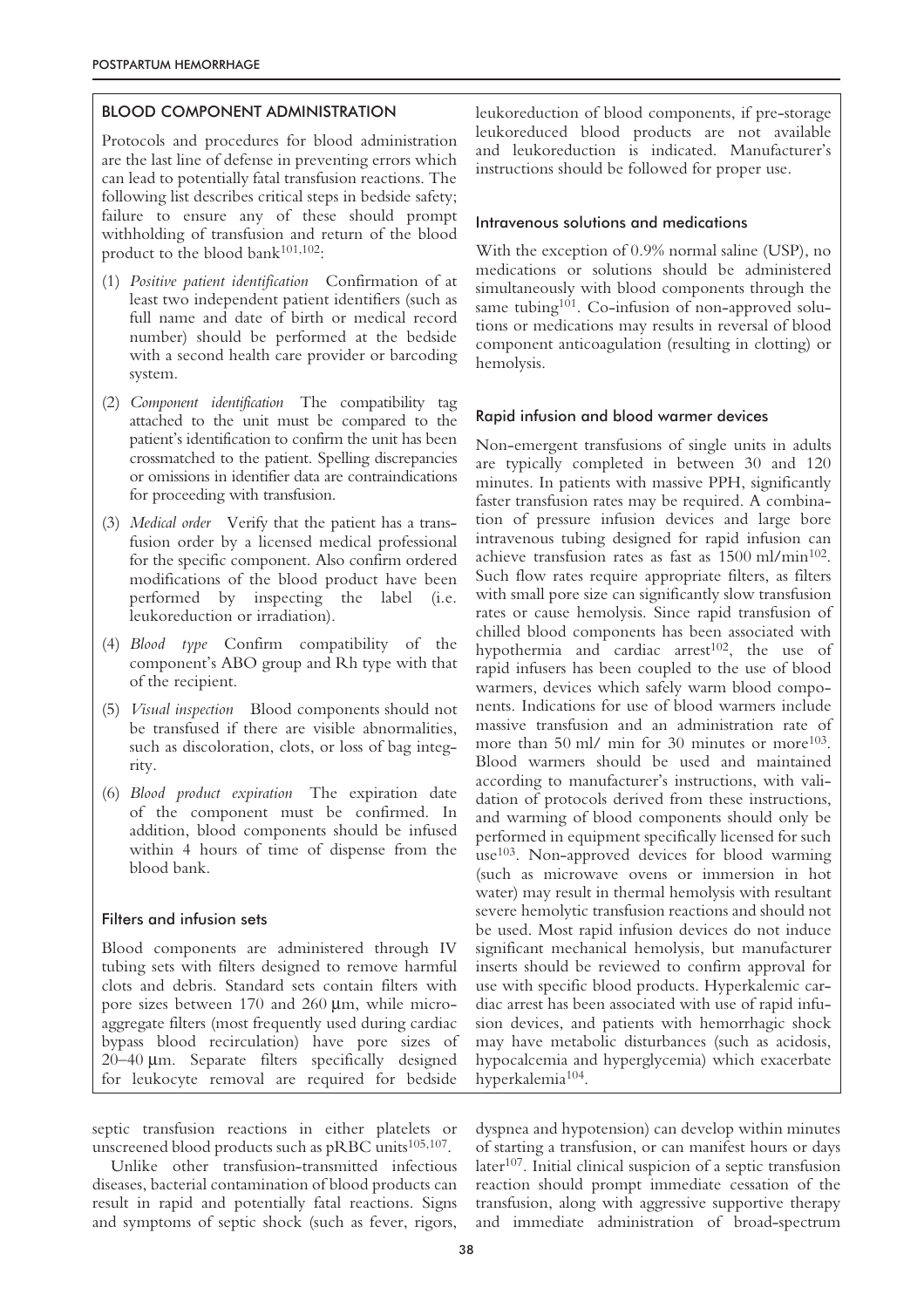## Febrile non-hemolytic transfusion reaction

Febrile non-hemolytic transfusion reactions (FNHTR) represent an essentially benign, albeit unpleasant, transfusion reaction most notable for development of fever, defined as a temperature elevation of more than 1°C or 2°F above pre-transfusion temperature. Such patients may also experience chills, rigors, nausea and vomiting, and occasionally manifest these signs and symptoms in the absence of fever. The underlying pathophysiology is believed to be primarily caused by pyrogenic cytokines, such as interleukin (IL-1), IL-6, or tumor necrosis factor (TNF)-α, which accumulate in blood products during storage<sup>108</sup>. Onset of symptoms can occur during transfusion, typically toward the end of transfusion due to the increasing level of cytokine exposure; rarely they will present up to  $1-2$ hours after transfusion due to the increasing level of cytokine exposure. Diagnosis of FNHTR is one of exclusion, having ruled out other causes of febrile reactions such as hemolytic transfusion reactions, septic reactions or contributions from co-morbidities or medications. It is important to note that FNHTR and acute hemolytic or septic reactions cannot be distinguished by clinical presentation alone; therefore, every febrile transfusion reaction should be acted upon with immediate cessation of transfusion and swift investigation. Treatment for FNHTR is supportive, including antipyretics such as acetaminophen.

# Transfusion-related acute lung injury (TRALI)

Transfusion of plasma-containing blood products – which would account for all blood products except washed cellular blood products – may result in a syndrome of non-cardiogenic pulmonary edema and acute respiratory distress. Clinical findings that define this transfusion-related acute lung injury (TRALI) include: (1) onset during or within 6 hours of transfusion; (2) severe hypoxemia, such as less than 90% oxygen saturation of room air; (3) diffuse bilateral pulmonary infiltrates on chest X-ray; (4) absence of evidence suggesting volume overload; and (5) no pre-existing acute lung injury<sup>109</sup>. TRALI may also manifest with fever, chills, hypotension and transient leukopenia. TRALI is the leading cause of transfusion related mortality in the US as well as in Western Europe, with incidences reported as high as one in every 5000 transfusions<sup>110</sup>.

The primary suspected pathophysiology of TRALI is believed to be a reaction between donor antileukocyte antibodies and recipient leukocytes resulting in leukocyte activation, sequestration and infiltration into the pulmonary capillary bed. Granulocyte activation results in pulmonary microvascular injury and capillary leakage with influx of proteinaceous fluid into the alveolar space111. Female donors sensitized to human leukocyte antigens (HLA) by pregnancy are most frequently implicated as the source of blood products which have been linked to TRALI cases. As a result, many blood collection agencies in the US and Europe limit or prohibit collection of plasma-rich blood products from female donors<sup>112</sup>.

The diagnosis of TRALI is clinical and not based on the results of laboratory investigations for the presence of anti-leukocyte antibodies in the donor<sup>109</sup>. Although cognate leukocyte antibody–antigen matches are often seen in TRALI cases, their absence does not rule out TRALI113–115. Careful patient evaluation must be undertaken by the clinical team and transfusion service in the wake of a suspected TRALI, including posttransfusion chest X-rays, measures of oxygenation and evaluation for volume overload. Treatment is supportive and includes supplemental oxygen or mechanical ventilation. The pulmonary pathology of TRALI is not responsive to diuretics, and the role of corticosteroids remains unclear. The majority of patients recover with supportive care<sup>109</sup>.

## Allergic/anaphylaxis

Allergic reactions to blood products are one of the most common adverse complications of transfusion, with incidence rates estimated between 1 and 3%116. The spectrum of presentation varies widely, with the majority manifesting with solely cutaneous symptoms, such as pruritis, urticaria, erythema and angioedema117. These minor allergic reactions are thought to be most often mediated by recipient IgG or IgE directed against plasma proteins<sup>99</sup>. It is therefore not surprising to find that allergic reactions occur most frequently with plasma-rich products (including platelets), but reactions can also occur in plasma-deplete products such as red cell units. Treatment for minor allergic reactions includes cessation of transfusion and administration of an antihistamine such as diphenhydramine.

Rarely, patients present with moderate or severe allergic reactions with the potential to escalate to anaphylactic shock within minutes after symptom onset. These reactions are characterized by their systemic impact, including wheezing, bronchospasm, hypotension, nausea and vomiting, chest pain and tachycardia116. IgA-deficient patients who have developed class-specific anti-IgA are at risk for such severe allergic reactions; however, this group only represents a fraction of anaphylactic transfusion reactions<sup>118</sup>. Causative agents vary widely from anti-haptoglobin antibodies to passive transfer of allergens to which a patient is already sensitized, such as recently ingested foods (i.e. peanuts)<sup>116,119</sup>. Ultimately, anaphylaxis is a mostly unpredictable and potentially fatal transfusion outcome, and clinicians should be aware of this risk and act swiftly should it be encountered. Severe allergic reactions or anaphylaxis should be managed in a similar fashion to anaphylaxis from other causes, with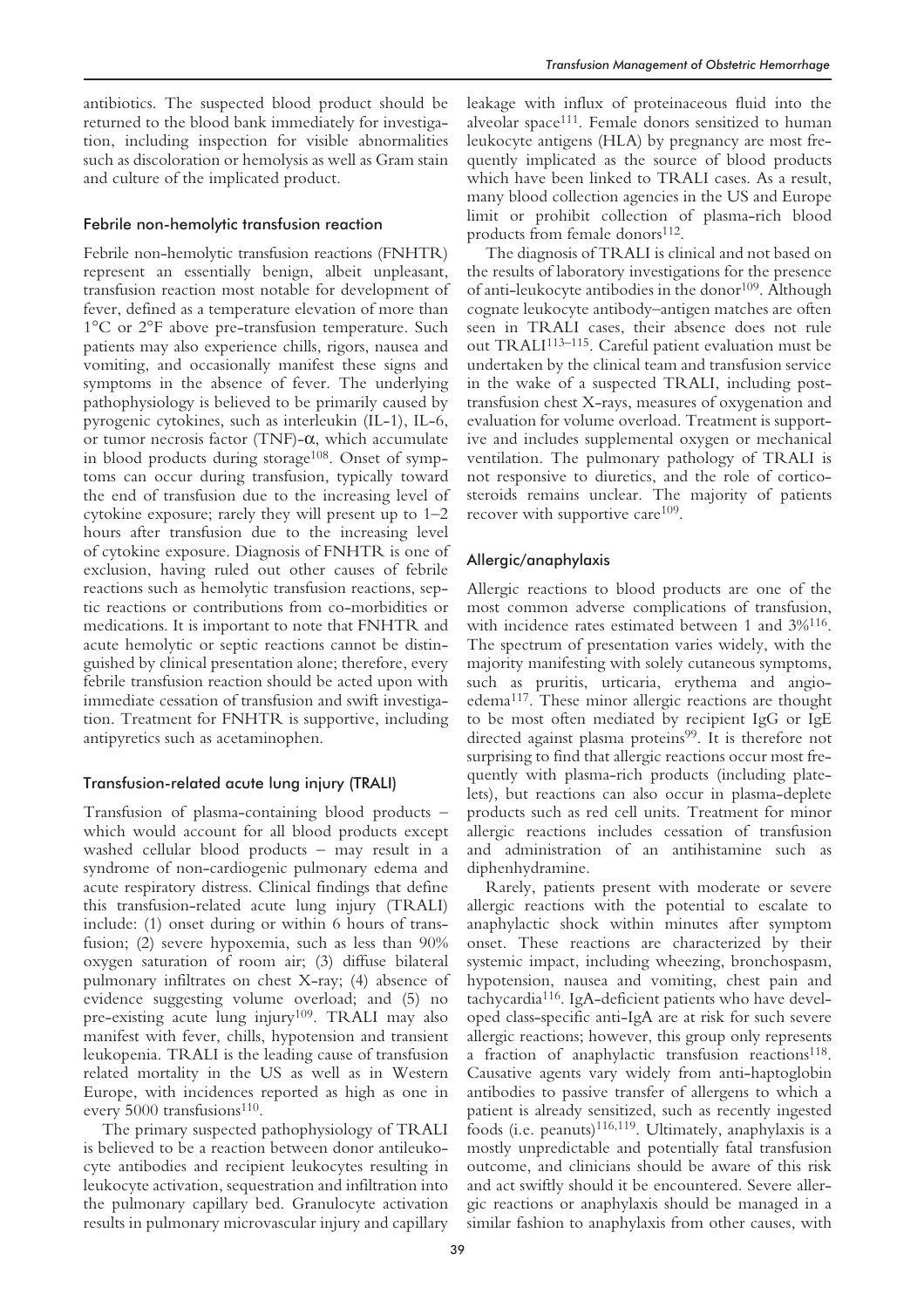administration of epinephrine (with or without other vasopressors), maintenance of a patent airway and crystalloid infusion to support blood pressure.

## Volume overload

Transfusion-associated circulatory overload (TACO) occurs when the rate of transfusion exceeds the recipient's cardiovascular system adaption to the additional workload99. The rapid infusion of excessive volume can result in dyspnea, hypoxemia, elevated central venous pressure and pulmonary edema – and in the worst case scenario, congestive heart failure. The initial presentation has significant overlap with TRALI, including similar chest X-ray findings of bilateral infiltrates. Unlike TRALI, however, TACO shows symptomatic improvement with dieresis. Patients at highest risk for TACO are those with diminished cardiovascular function, relatively small intravascular volumes as compared to transfused volumes (e.g. the elderly and young pediatric patients), and severe compensated anemia such as seen in patients with chronic hemolytic anemias. Patients with suspected TACO should have any ongoing transfusion paused to establish the diagnosis, with supportive care and diuretics administered as indicated before attempting further transfusion. Resumption of transfusion should be approached with a slower infusion rate and careful vigilance for recurrent symptoms.

## Metabolic complications and hypothermia

As all blood products are collected and stored in citrate-based anticoagulants, large volume transfusions have the potential to be complicated by hypocalcemia. Citrate binds divalent cations such as calcium and magnesium, and is rapidly metabolized by the liver. Whereas citrate is easily cleared during non-urgent transfusions, citrate load during massive transfusion may overwhelm this clearance mechanism. Parturients with liver dysfunction, such as acute fatty liver of pregnancy or hemolysis, elevated liver enzymes, and low platelet (HELLP) syndrome, may be particularly vulnerable to this complication. Hypocalcemia presents initially with chills, tingling, dizziness and tetany; continued progression of citrate toxicity can lead to prolonged QT interval, decreased left ventricular function and cardiac arrhythmias<sup>120</sup>. Typically, hypocalcemia can be managed by slowing the rate of transfusion99. However, in ongoing massive transfusion or in patients with liver dysfunction, calcium replacement therapy as guided by the patient's ionized calcium concentration may be required<sup>120</sup>.

The occurrence of hypocalcemia during massive transfusion can exacerbate another potential complication: hyperkalemia. During pRBC unit storage, potassium accumulates in the supernatant secondary to impaired function of the transmembrane sodium– potassium ATP pump120. This potassium accumulation rarely increases to a clinically significant level. However, large volume transfusions, particularly those

complicated by use of malfunctioning blood warmer or rapid infusion devices (see text box above), can rarely result in fatal hyperkalemia in adult recipients. Patients with underlying cardiac, hepatic, or renal dysfunction are especially vulnerable and should be closely monitored during massive transfusion.

Rapid infusion of refrigerated blood products may lead to hypothermia, and can worsen existing hypothermia in obstetric patients undergoing cesarean section or hysterectomy during management of PPH. Hypothermia can lead to multiple systemic derangements, including peripheral vasoconstriction, cardiac dysfunction, acidosis and coagulopathy120. The effects of hypothermia and acidosis on coagulation have been observed both clinically and *in vitro*. Decreases in core temperature to less than 34°C and pH less than 7.1 after massive transfusion are predictive for development of coagulopathy<sup>117</sup>. Activity of factor VII–tissue factor and factor Xa–Va (prothrombinase) complexes is directly dependent on temperature, with both showing a 1.1-fold loss of activity at 33°C as compared to 37°C118. Even more dramatically, FVIIa–tissue factor and FXa–FVa show sharp decreases in activity in acidic environments, with activity decreasing by 55% and 70% at pH 7.0, respectively122.

The most effective treatment for hypothermia is also the best prevention: warming the room, warming the patient with blankets and heating lamps, and use of approved blood and fluid warming devices (see text box above). Restoration of tissue perfusion is the definitive therapy for acidosis in massive transfusion, but alkalinizing agents such as sodium bicarbonate can assist in increasing the blood pH during the resuscitation to improve hemostasis<sup>120</sup>.

# **CONCLUSION**

Following Blundell's first experiments in the 19th century, the use of blood products has become a lifesaving strategy in management of obstetric hemorrhage in general and PPH in particular. Continued advances in blood banking procedures and technology in the second half of the 20th century, including component therapy, infectious disease screening and careful pre-transfusion compatibility testing, have resulted in enormous improvements in safe transfusion practices. Having acknowledged this, transfusion remains associated with numerous risks, and clinicians should be aware of them.

As we progress further into the 21st century, many questions about proper transfusion management remain unanswered. These include but are not limited to: 'What are the risks in transfusing red blood cells or platelets which may have functional changes induced by storage conditions?' and 'What is the best approach for blood product administration during massive hemorrhage?' Such questions remain highly debated among those who practice transfusion medicine, and are even more debatable with regard to obstetric transfusion because of a virtual absence of reliable data for this unique patient population.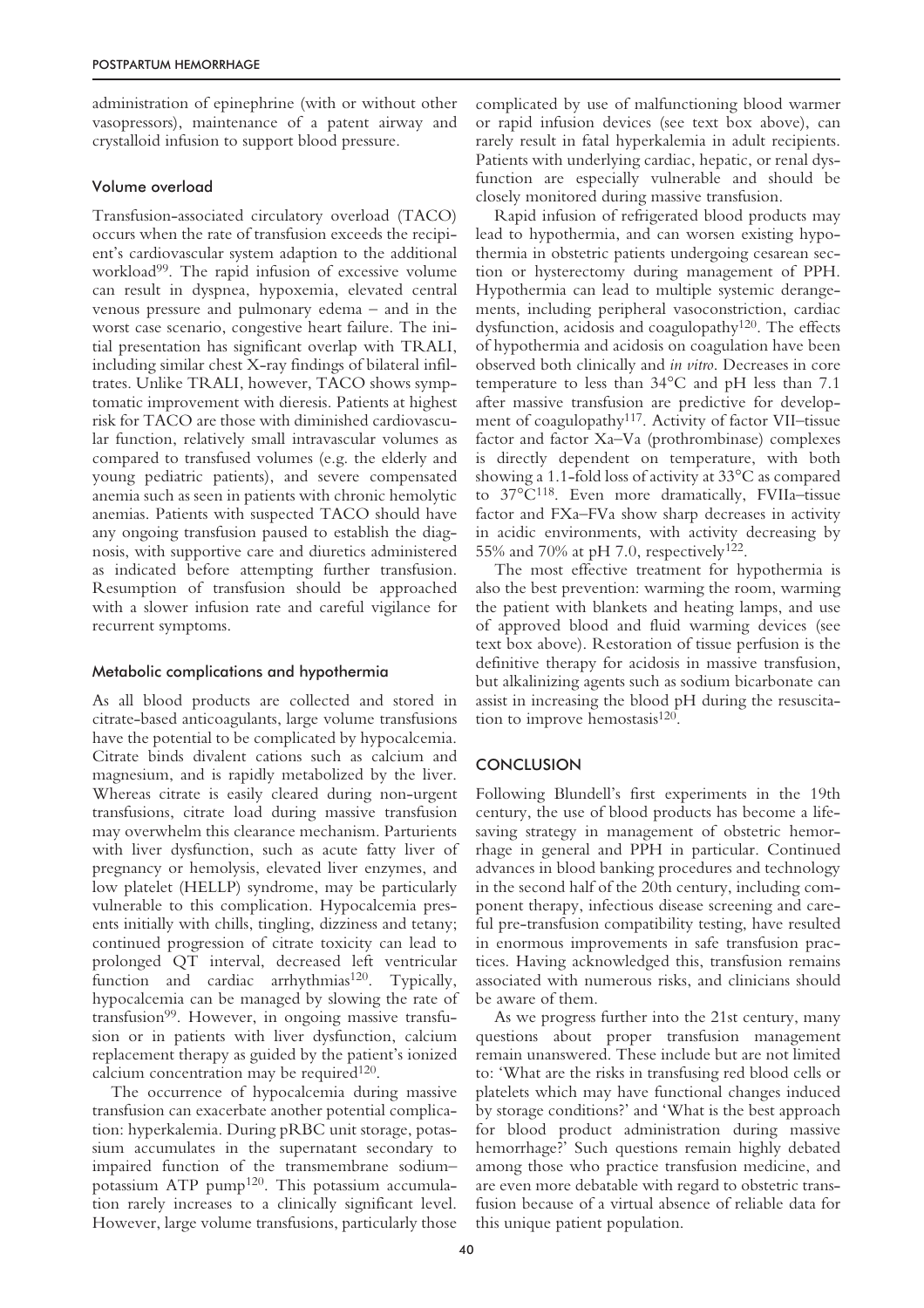An exception to the latter generality is the near consensus of the benefits of having and using an obstetric hemorrhage protocol which is known and available to the entire hospital staff  $8,123$ . These protocols effectively reduce maternal morbidity and mortality from PPH124 and are recommended by the American College of Obstetrics and Gynecology<sup>125</sup>, the UK Confidential Enquiry into Maternal and Child Health (CEMACH)8 and the Joint Commission in the United States<sup>126</sup>. CEMACH and other academic bodies recommended that massive hemorrhage protocols should be rehearsed in conjunction with transfusion services<sup>8</sup>. Transfusion protocols not only provide more rapid blood product delivery and laboratory assessment of coagulopathies, but also greatly reduce clinician anxiety by creating a predictable framework for obstetric hemorrhage management $127$ . Clinical laboratories and hospital blood banks are critical partners in the care of obstetric hemorrhages, and should be included in the establishment of management protocols or alerted regarding high risk obstetric patients. Active partnership and communication between obstetricians and transfusion medicine experts can help protect mothers' lives and well-being.

## PRACTICE POINTS

- Transfusion is a life-saving strategy in the management of obstetric hemorrhage
- Separation of whole blood into components allows for transfusion to treat specific hematologic deficiencies in patients
- Massive transfusion in PPH may benefit from higher ratios of pro-coagulant components (such as plasma, platelets and cryoprecipitate or fibrinogen concentrates) to red blood cell components, but definitive data are lacking for obstetric patients and benefits have been extrapolated from military or civilian trauma data
- Transfusion carries risk; clinicians should be aware of how acute transfusion reactions present and be prepared rapidly to assess and treat these reactions
- All transfusion reactions should be reported to the blood bank or transfusion service at the point of recognition to allow for rapid laboratory investigation
- Multidisciplinary protocols for PPH management should actively include local transfusion medicine experts.

#### References

- 1. Baskett TF. James Blundell: the first transfusion of human blood. Resuscitation 2002 52:229–33
- Blundell J. The principles and practice of obstetricy. London: E. Cox, 1834:349
- 3. Hogan MC, Foreman KJ, Maghavi M, et al. Maternal mortality for 181 countries, 1980–2008: a systematic analysis of

progress towards Millennium Development Goal 5. Lancet 2010;375:1609–23

- 4. World Health Organization. The World Health Report 2005: Make Every Mother and Child Count. Geneva: World Health Organization, 2005
- 5. Geller SE, Adams MG, Kelly PJ, Kodkany BS, Derman RJ. Postpartum hemorrhage in resource-poor settings. Int J Gynaecol Obstet 2006;92:202–11
- 6. Improving blood safety worldwide [Editorial]. Lancet 2007; 370:361
- 7. World Health Organization. Blood Safety: Key Global Facts and Figures in 2011 (fact sheet #279). Geneva: World Health Organization, 2011 http://www.who.int/world blooddonorday/media/who\_blood\_safety\_factsheet\_2011. pdf
- 8. Lewis G, ed. The Confidential Enquiry into Maternal and Child Health (CEMACH). Why Mothers Die 2000–2002. The Sixth Report on Confidential Enquiries into Maternal Deaths in the United Kingdom. London: CEMACH, 2004
- 9. James AH, Paglia MJ, Gernsheimer T, et al. Blood component therapy in postpartum hemorrhage. Transfusion 2009; 49:2430–3
- 10. Callaghan WM, Kuklina EV, Berg CJ. Trends in postpartum hemorrhage: United States 1994–2006. Am J Obstet Gynecol 2010; 202:353e1–6
- 11. Knight M, Callaghan WM, Berg C, et al. Trends in postpartum hemorrhage in high resource countries: a review and recommendations from the International Postpartum Hemorrhage Collaborative Group. BMC Pregnancy and Childbirth 2009;9:55–65
- 12. Dzik WH. The air we breathe: three vital respiratory gases and the red blood cell: oxygen, nitric oxide, and carbon dioxide. Transfusion 2011;51:676–85
- 13. AABB, American Red Cross, America's Blood Centers. Circular of information for the use of human blood and blood components. Bethesda, MD: AABB, 2009
- 14. Kakaiya R, Aronson CA, Julleis J. Whole blood collection and component processing at blood collection centers. In: Roback JD, Grossman BJ, Harris T, Hillyer CD, eds., Technical Manual, 17th edn. Bethesda, MD: AABB, 2011: 187–226
- 15. Moise Jr KJ. Management of red cell alloimmunization in pregnancy. In: Sacher RA, Brecher ME, eds., Obstetric Transfusion Practice. Bethesda, MD: AABB Press, 1993: 21–47
- 16. Downes KA, Schulman IA. Pretransfusion testing. In: Roback JD, Grossman BJ, Harris T, Hillyer CD, eds., Technical Manual, 17th edn. Bethesda, MD: AABB, 2011: 437–62
- 17. Hendrickson JE, Hillyer CD. Noninfectious serious hazards of transfusion. Anesth Analg 2009;108:759–69
- 18. Mintz PM. Rh Immune globulin. In: Mintz PM, ed., Transfusion Therapy: Clinical Principles and Practice 3rd edn. Bethesda, MD: AABB Press, 2011:493–510
- 19. British Committee for Standards in Haematology. Guidelines for the use of prophylactic anti-D immunoglobulin. www.bcshguidelines.com/documents/Anti-D\_bcsh\_ 07062006.pdf
- 20. Bonnar J. Massive obstetric haemmorhage. Bailliere Clin Obstet Gynaecol 2000;14:1–18
- 21. Cohen WR. Hemorrhagic shock in obstetrics. J Perinat Med 2006;34:263–71
- 22. American Society of Anesthesiologists Task Force on Perioperative Blood Transfusion and Adjuvant Therapies. Practice guidelines for perioperative blood transfusion and adjuvant therapies: an updated report by the American Society of Anesthesiologists Task Force on Perioperative Blood Transfusion and Adjuvant Therapies. Anesthesiology 2006; 105:198–208
- 23. Carson JL, Grossman BJ, Kleinman S, et al. Red blood cell transfusion: a clinical practice guideline from the AABB. Ann Intern Med 2012 Mar 26 [Epub ahead of print]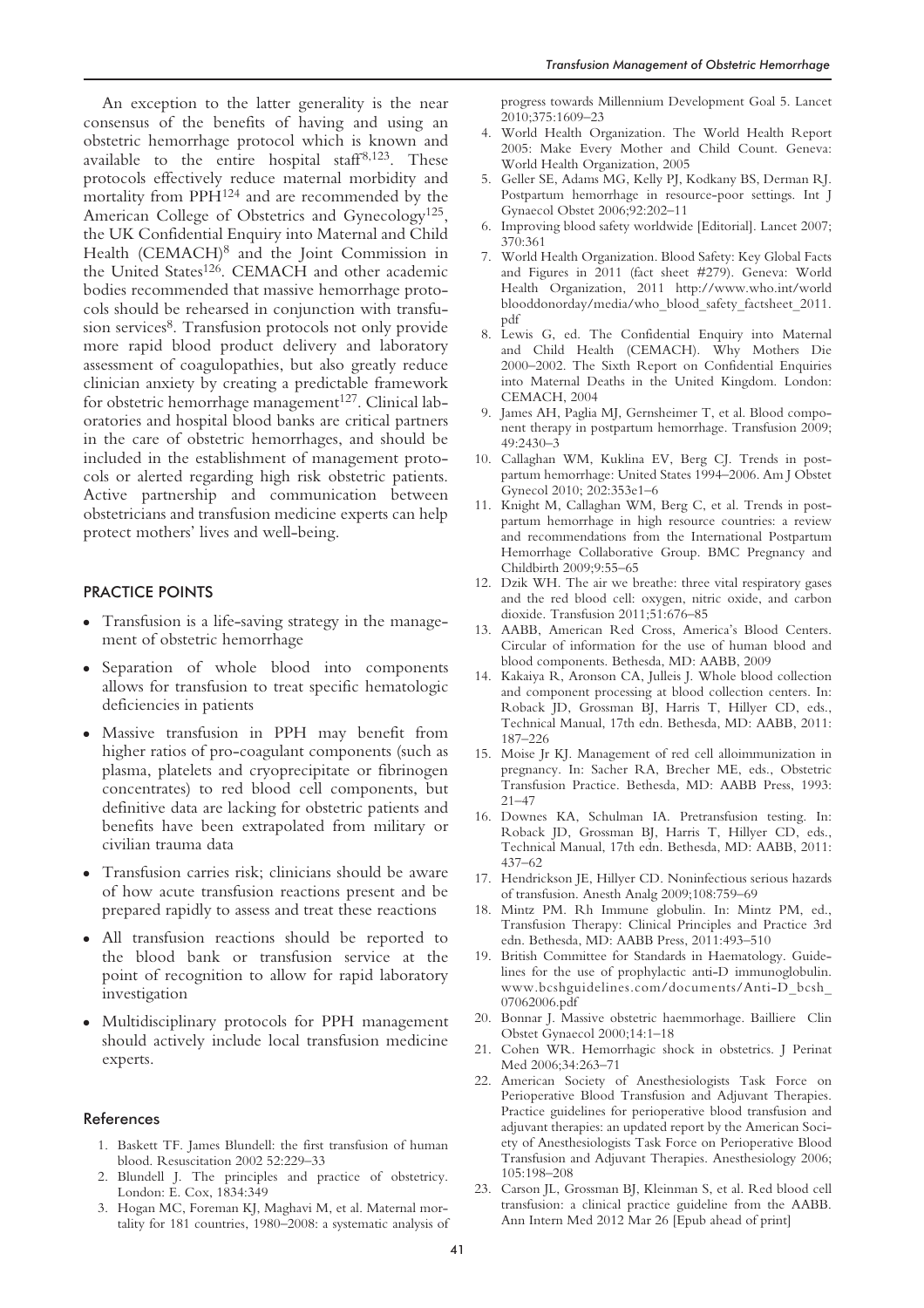- 24. So-Osman C, Cicillia J, Brand A, Schipperus M, Berning B, Scherjon S. Triggers and appropriateness of red blood cell transfusions in the post-partum patient—a retrospective audit. Vox Sanguinins 2010;98:65–9
- 25. Isbister JP, Shander A, Spahn DR, Erhard J, Farmer SL, Hofmann A. Adverse blood transfusion outcomes: establishing causation. Transfus Med Rev 2011;25:89–101
- 26. Fuller AJ, Bucklin BA. Blood Product Replacement for Postpartum Hemorrhage. Clin Obstet Gynecol 2010;53: 196–208
- 27. Eder AF, Sebok MA. Plasma components: FFP, FP24, and thawed plasma. Immunohematology 2007;23:150–7
- 28. Wehrli G, Taylor NE, Haines AL, et al. Instituting a thawed plasma procedure: It just makes sense and saves cents. Transfusion 2009;49:2625–30
- 29. Horowitz B, Bonomo R, Prince AM, Chin SN, Brotman B, Shulman RW. Solvent/detergent-treated plasma: a virusinactivation substitute for fresh frozen plasma. Blood 1992; 79:826–31
- 30. Solheim BG, Seghatchian J. Update on pathogen reduction technology for therapeutic plasma: An overview. Transfus Apher Sci 2006;35:83–90
- 31. Gilcher RO, Smith JW. Apheresis: Principles and technology of hemapheresis. In: Simon TL, Snyder EL, Solheim BG, Stowell CP, Strauss RG, Petrides M, eds., Rossi's Principles of Transfusion Medicine, 4th edn. Oxford, UK: Wiley-Blackwell, 2009:617–28
- 32. Iorio A, Basileo M, Marchesini E, et al. The good use of plasma. A critical analysis of five international guidelines. Blood Transfusion 2008;6:18–24
- 33. O'Shaughnessy DF, Atterbury C, Bolton MP. Guidelines for the use of fresh-frozen plasma, cryoprecipitate and cryosupernatant. Br J Haematol 2004;126:11–28
- 34. Dzik WH, Blajchman MA, Fergusson D, et al. Clinical review: Canadian National Advisory Committee on Blood and Blood Products Massive Transfusion Consensus Conference 2011: report of the panel. Critical Care 2001;15:242
- 35. Ortel TO, Lockhart EL, Humphries JE. Treatment of acquired disorders of hemostasis. In: Mintz PD, ed., Transfusion Therapy: Clinical Principles and Practice, 3rd edn. Bethesda, MD: AABB Press 2010:127–66
- 36. Stanworth S. The evidence-based use of FFP and cryoprecipitate for abnormalities of coagulation tests and clinical coagulopathy. Hematology Am Soc Hematol Educational Program 2007:179–86
- 37. Spector I, Corn M, Ticktin HE. Effect of plasma transfusions on the prothrombin time and clotting factors in liver disease. N Engl J Med 1996;275:1032–7
- 38. Downes KA, Wilson E, Yomtovian R, Sarode R. Serial measurement of clotting factors in thawed plasma stored for 5 days [letter]. Transfusion 2001;41:570
- 39. Sidhu RS, Le T, Brimhall B, Thompson H. Study of coagulation factor activities in apheresed thawed fresh frozen plasma at 1–6 C for five days. J. Clin Apher 2006; 21:224–6
- 40. Yazer MH, Cortese-Hassett A, Triulzi DJ. Coagulation factor levels in plasma frozen within 24 hours of phlebotomy over 5 days of storage at 1 to 6 C. Transfusion 2008;48: 2525–30
- 41. Callum JL, Karkouti K, Lin Y. Cryoprecipitate: the current state of knowledge. Transfus Med Rev 2009;23:177–88
- 42. Kreuz W, Meili E, Peter-Salonen K, et al. Efficacy and tolerability of a pasteurised human fibrinogen concentrate in patients with congenital fibrinogen deficiency. Transfus Apheres Sci 2005;32:247–53
- 43. Nascimento B, Rizoli S, Rubenfeld G, et al. Cryoprecipitate transfusion: assessing appropriateness and dosing in trauma. Transfus Med 2011;21:394–401
- 44. Hughes DB, Ullery BW, Barie PS. The contemporary approach to the care of Jehovah's witnesses. J Trauma 2008; 65:237–47
- 45. Sniecinski RM, Chen EP, Levy JH, et al. Coagulopathy after cardiopulmonary bypass in Jehovah's Witness patients:

management of two cases using fractionated components and factor VIIa. Anesth Analg 2007;104:763–5

- 46. West J. "Informed refusal—the Jehovah's Witness patient", Clinical Ethics in Anesthesiology: A Case-Based Textbook. Cambridge University Press, 2011:19–26
- 47. Hoffman M, Monroe D. A cell based model of hemostasis. Thromb Haemost 2001;85:958–65
- 48. Slichter SJ. Platelet transfusion therapy. Hematol Oncol Clin North Am 2007;21:697–729
- 49. Vasconcelos, E, Figueredo AC, and Seghatchian J. Quality of platelet concentrates derived by platelet rich plasma, buffy coat and apheresis. Transf Apher Sci 2003;29:13–16
- 50. Chambers L, Herman J. Considerations in the selection of a platelet component: apheresis versus whole blood-derived. Transf Med Rev 1999;13:311–22
- 51. Rao AK, Murphy S. Secretion defects in platelets stored at 4 degrees C. Thromb Haemost 1982;47:221–25
- 52. White JG, Rao GH. Microtubule coils versus the surface membrane cytoskeleton in maintenance and restoration of platelet discoid shape. Am J Pathol 1998;152:597–609
- 53. Hoffmeister KM, Felbinger TW, Falet H, et al. The clearance mechanism of chilled blood platelets. Cell 2003;112: 87–97
- 54. Palavecino EL, Yomtovian RA, Jacobs MR. Bacterial contamination of platelets. Transfus Apheres Sci 2010;42:71–82
- 55. Fung MK, Downes KA, Shulman IA. Transfusion of platelets containing ABO-incompatible plasma: a survey of 3156 North American laboratories. Arch Pathol Lab Med 2007; 131:909–16
- 56. Holland L. Role of ABO and Rh Type in Platelet Transfusion. Lab Medicine 2006;37:758–60
- 57. Josephson CD, Castillejo M-I, Grima K, Hillyer CD. ABOmismatched platelet transfusions: Strategies to mitigate patient exposure to naturally occurring hemolytic antibodies. Transfus Apheres Sci 2010;42:83–8
- 58. Speiss BD. Platelet transfusions: the science behind safety, risks, and appropriate applications. Best Pract Res Clin Anaesthesiol 2010;24:65–83
- 59. British Committee for Standards in Haematology. Guidelines for the Use of Platelet Transfusions. Br J Haematol 2003;122:10–23
- 60. Bose P, Regan F, Paterson-Brown S. Improving the accuracy of estimated blood loss at obstetric haemorrhage using clinical reconstructions. BJOG 2006;113:919–24
- 61. Padmanabhan A, Schwartz J, Spialnik SL. Transfusion Therapy in Postpartum Hemorrhage. Semin Perinatol 2009; 33:124–7
- 62. Holcomb J. Optimal use of blood products in severely injured trauma patients. Hematology Am Soc Hematol Educ Program 2010;2010:465–9
- 63. Stanworth SJ, Morris TP, Gaarder C, Goslings JC, et al. Reappraising the concept of massive transfusion in trauma. Crit Care 2010;14:R239
- 64. McLintock C, James AH. Obstetric hemorrhage. J Thromb Haemost 2011;9:1441–51
- 65. Kashuk JL, Moore EE, Millikan JS, Moore JB. Major abdominal vascular trauma—a unified approach. J Trauma 1982;22:672–9
- 66. Stansbury LG, Dutton RP, Stein DM, et al. Controversy in trauma resuscitation: do ratios of plasma to red blood cells matter? Transfus Med Rev 2009;23:255–65
- 67. Collins JA. Recent developments in the area of massive transfusion. World J Surg 1987;11:75–81
- 68. Hewitt PE, Machin SJ. ABC of transfusion: Massive blood transfusion. BMJ 1990;300:107–9
- Hanf CD, Pesola G, Kvetan V. Fluid therapy in shock. In: Dutcher JP, ed., Modern Transfusion Therapy. Boca Raton, FL: CRC Press, 1990;1:177–98
- 70. Cotton BA, Guy JS, Morris Jr JA, Abumrad NN. The cellular, metabolic, and systemic consequences of aggressive fluid resuscitation strategies. Shock 2006;26:115–21
- 71. Borgman MA, Spinella PC, Perkins JG, et al. The ratio of blood products transfused affects mortality in patients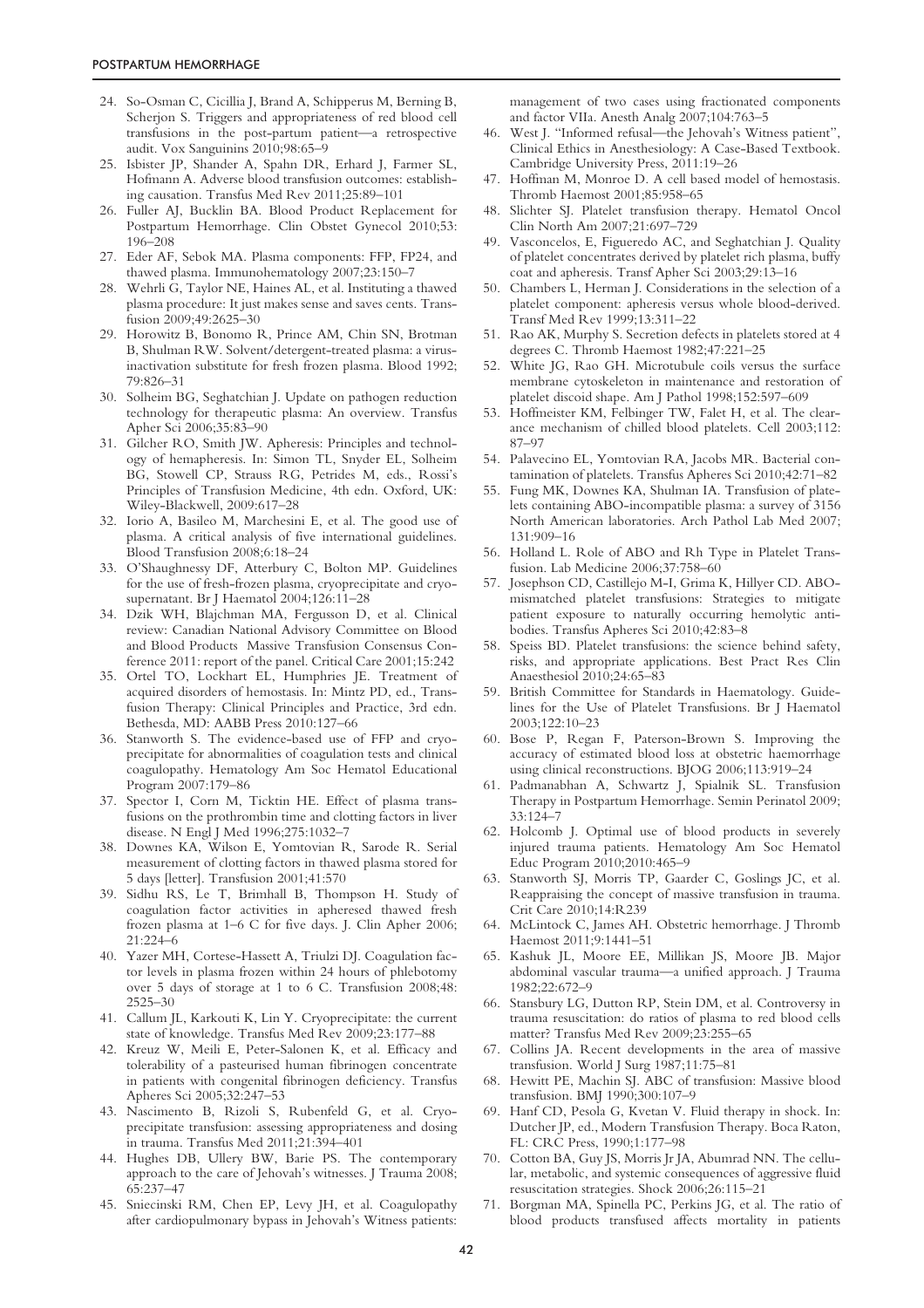receiving massive transfusions at a combat support hospital. J Trauma 2007;63:805–13

- 72. Spinella PC, Holcomb JB. Resuscitation and transfusion principles for traumatic hemorrhagic shock. Blood Rev 2009;23:231–40
- 73. Johansson PI, Stensballe J. Hemostatic resuscitation for massive bleeding: the paradigm of plasma and platelets – a review of the current literature. Transfusion 2010;50: 701–10
- 74. Murad MH, Stubbs JR, Gandhi MJ, Wang AT, et al., The effect of plasma transfusion on morbidity and mortality: a systematic review and meta-analysis. Transfusion 2010;50: 1370–83
- 75. Perkins JG, Andrew CP, Spinella PC, et al. An evaluation of the impact of apheresis platelets used in the setting of massively transfused trauma patients. J Trauma 2009;66: S77–85
- 76. Shaz BH, Dente CJ, Nicholas J, et al. Increased number of coagulation products in relationship to red blood cell products transfused improves mortality in trauma patients. Transfusion 2010;50:493–500
- 77. Holcomb JB, Zarzabal LA, Michalek, et al. Increased platelet: RBC ratios are associated with improved survival after massive transfusion. J Trauma 2011;71:S318–28
- 78. The United States Army Institute of Surgical Research. Joint Theater Trauma System Damage Control Resuscitation Guideline. Available at: http://www.usaisr.amedd. army.mil/cpgs/Damage\_Control\_Resuscitation\_10\_Aug\_ 11.pdf
- 79. Stinger HK, Spinella PC, Perkins JG, et al. The Ratio of Fibrinogen to Red Cells Transfused Affects Survival in Casualties Receiving Massive Transfusions at an Army Combat Support Hospital. J Trauma 2008;64:S79–85
- 80. Szecsi PB, Jorgensen M, Klajnbard A, et al. Haemostatic reference intervals in pregnancy. Thromb Haemost 2010; 103:718–27
- 81. Charbit B, Mandelbrot L, Samain E, et al. The decrease of fibrinogen is an early predictor of the severity of post partum hemorrhage. J Thromb Haemost 2007;5:266–73
- 82. Bell SF, Rayment R, Collins PW, et al. The use of fibrinogen concentrate to correct hypofibrinogenaemia rapidly during obstetric haemorrhage. Int J Obstet Anesth 2010;19: 218–23
- 83. Fenger-Eriksen C, Lindberg-Larsen M, Christensen AQ, et al. Fibrinogen concentrate substitution therapy in patients with massive haemorrhage and low plasma fibrinogen concentrations. Br J Anaesth 2008;101:769–73
- 84. Glover NJ, Collis RE, Collins P. Fibrinogen concentrate use during major obstetric haemorrhage. Anaesthesia 2010; 65:1229–30
- 85. US National Institutes of Health. Fibrinogen Concentrate as Initial Treatment for Postpartum Haemorrhage: A Randomised Clinically Controlled Trial (FIB-PPH). US National Institute of Health, 2012. http://clinicaltrials.gov/ ct2/show/NCT01359878?term=fibrinogen+concentrate& rank=2
- 86. Barbieri RL. Control of massive hemorrhage: Lessons from Iraq reach the US labor and delivery suite. OBG Management 2007;19:8–16
- 87. Goodnough LT, Daniels K, Wong AE, Viele M, Fontaine MF, Butwick AJ. How we treat: transfusion medicine support of obstetric services. Transfusion 2011;51:2540–8
- 88. Burtelow M, Riley E, Druzin M, Fontaine M, Viele M, Goodnough LT. How we treat: management of lifethreatening primary postpartum hemorrhage with a standardized massive transfusion protocol. Transfusion 2007; 47:1564–72
- 89. Lagrew D, Lyndon A, Main E, et al. Obstetric Hemorrhage Toolkit: Improving Health Care Response to Obstetric Hemorrhage. California Maternal Quality Care Collaborative, June 2010. www.cmqcc.org
- 90. Watson GA, Sperry JL, Rosengart MR, et al. Fresh frozen plasma is independently associated with a higher risk of

multiple organ failure and acute respiratory distress syndrome. J Trauma 2009;67:221–7

- 91. Roback JD, Caldwell S, Carson J, et al. Evidence-based guidelines for plasma transfusion. Transfusion 2010;50: 1227–39
- 92. Hellgren M. Hemostasis during normal pregnancy and puerperium. Semin Thromb Hemost 2003;29:125–30
- 93. Novikova N, Hofmeyr GJ. Tranexamic acid for preventing postpartum haemorrhage. Cochrane Database Syst Rev 2010;(7):CD007872.
- 94. Ferrer P, Roberts I, Sydenham E, et al. Anti-fibrinolytic agents in post partum haemorrhage: a systematic review. BMC Pregnancy Childbirth 2009;9:29
- 95. Ducloy-Bouthors AS, Jude B, Duhamel A, et al. High-dose tranexamic acid reduces blood loss in postpartum haemorrhage. Crit Care 2011;15:R117
- 96. US National Institutes of Health. World Maternal Antifibrinolytic Trial (WOMAN). US National Institutes of Health, 2012. http://clinicaltrials.gov/ct2/show/ NCT00872469
- 97. Shakur H, Elbourne D, Gulmezoglu M, et al. The WOMAN Trial (World maternal Antifibrinolytic Trial): tranexamic acid for the treatment of postpartum haemorrhage: an international randomized, double blind placebo controlled trial. Trials 2010;11:40
- 98. Vamvakas EC, Blajchman MA. Blood still kills: six strategies to further reduce allogeneic blood transfusion-related mortality. Transfus Med Rev 2010;24:77–124
- 99. Eder AF, Chambers LA. Noninfectious complications of blood transfusion. Arch Pathol Lab Med 2007;131:708–18
- 100. Sazama K. Reports of 355 transfusion-associated deaths: 1976 through 1985. Transfusion 1990;30:583–90
- 101. Carson TH, ed. Standards for Blood Banks and Transfusion Services, 27th edn. Bethesda, MD: AABB, 2011
- 102. Sink BLS, Administration of Blood Components. In: Roback JD, Grossman BJ, Harris T, Hillyer CD, eds. Technical Manual, 17th edn. Bethesda, MD: AABB, 2011: 617–29
- 103. Hrovat TM, Passwater M, Palmer RN. Guidelines for the Use of Blood Warming Devices. Bethesda, MD: AABB, 2002
- 104. Smith HM, Farrow SJ, Ackerman JD, Stubbs JR and Sprung J. Cardiac arrests associated with hyperkalemia during red blood cell transfusion: a case series. Anesth Analg 2008;106:1062–9
- 105. Eder AF, Kennedy JM, Dy BA, et al. Bacterial screening of apheresis platelets and the residual risk of septic transfusion reactions: the American Red Cross experience (2004–2006). Transfusion 2007;47:1134–42
- 106. Goodnough LT. Risks of blood transfusion. Anesthesiol Clin North America 2005;23:241–52
- 107. Ramirez-Arcos S, Goldman M, Blajchman MA. Bacterial contamination. In: Popovsky MA, ed., Transfusion Reactions, 3rd edn. Bethesda, MD: AABB Press, 2007: 163–206
- 108. Heddle NM. Febrile nonhemolytic transfusion reactions. In: Popovsky MA, ed., Transfusion Reactions, 3rd edn. Bethesda, MD: AABB Press, 2007:57–103
- 109. Triulzi DJ. Transfusion-related acute lung injury: current concepts for the clinician. Anesth Analg 2009;108:770–6
- 110. Popovsky MA, Moore SB. Diagnostic and pathogenic considerations in transfusion-associated acute lung injury. Transfusion 1985;25:573–7
- 111. Fung YL, Silliman CC. The role of neutrophils in the pathogenesis of transfusion-related acute lung injury. Transf Med Rev 2009;23:266–83
- 112. Stafford-Smith M, Lockhart E, Bandarenko N, Welsby I. Many, but not all, outcome studies support exclusion of female plasma from the blood supply. Expert Rev Hematol  $2010.3.551 - 8$
- 113. Kopko PM, Marshall CS, Mackenzie MR, et al. Transfusion-related acute lung injury: report of a clinical lookback investigation. JAMA 2002;287:1968–71